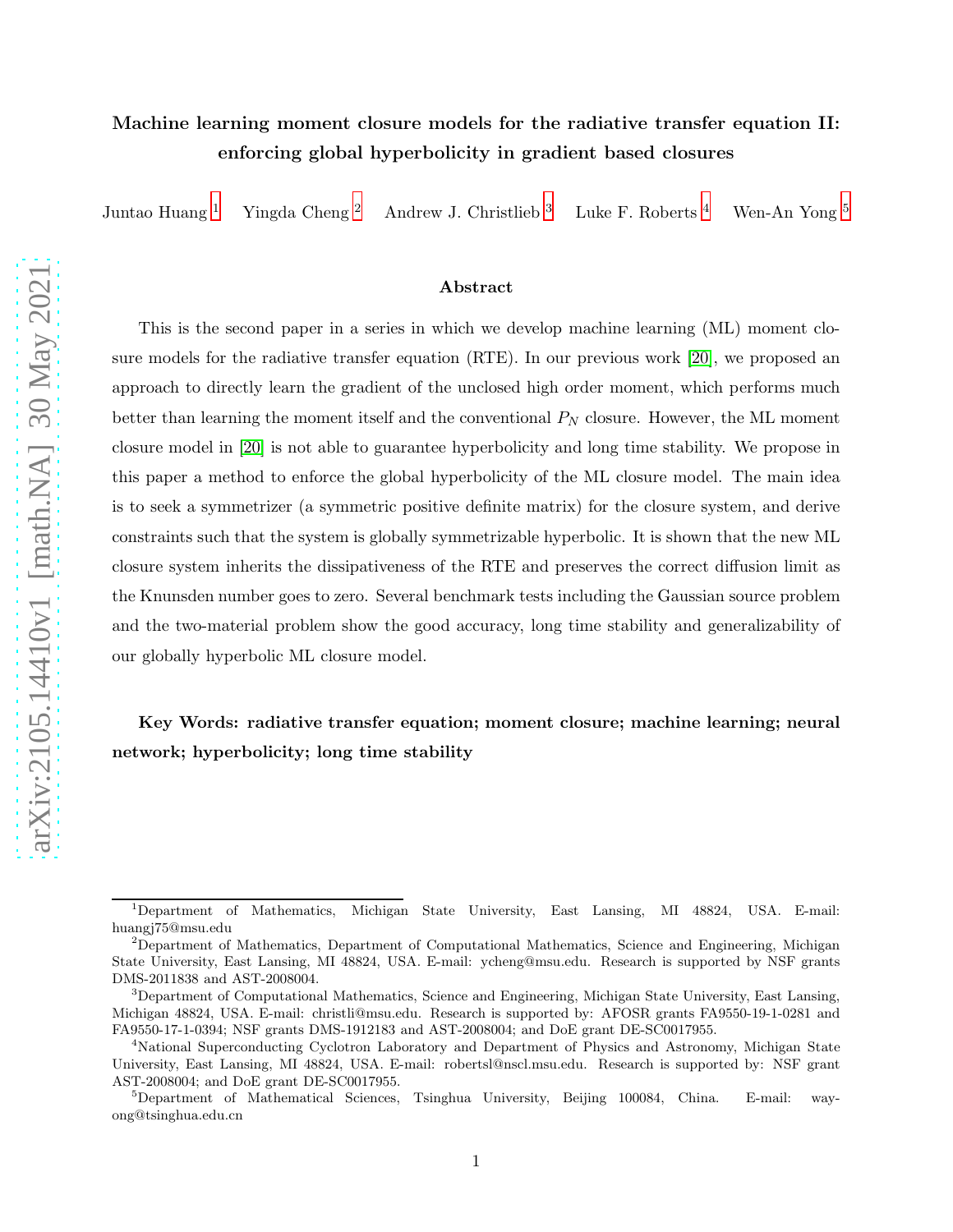### 1 Introduction

In this paper we introduce an extension to our previous work on ML closures for radiative transfer modeling [\[20\]](#page-21-0). The new approach offers long time stability by ensuring mathematical consistency between the closure and the macroscopic model. Further, the numerical results in section 4 demonstrate the plausibility of capturing kinetic effects in a moment system with a handful of moments and an appropriate closure model.

The study of radiative transfer is of vital importance in many fields of science and engineering including astrophysics [\[35\]](#page-22-0), heat transfer [\[24\]](#page-22-1), and optical imaging [\[23\]](#page-21-1). The fundamental equation describing radiative transfer is an integro-differential equation, termed as the radiative transfer equation (RTE). Nevertheless, in most cases, any mesh based numerical discretization of the RTE equation leads to unacceptable computational costs due to the curse of dimensionality.

Moment methods study the evolution of a finite number of moments of the specific intensity in the RTE. Typically, the evolution of a lower-order moment depends on a higher-order moment, leading to what is known as the moment closure problem. Hence, one has to introduce suitable closure relations that relates the highest order moment included with the lower order moments in order to get a closed system of equations. Many moment closure models have been developed, including the  $P_N$  model [\[8\]](#page-20-0); the variable Eddington factor models [\[28,](#page-22-2) [33\]](#page-22-3); the entropy-based  $M_N$ models [\[19,](#page-21-2) [2,](#page-20-1) [1\]](#page-20-2); the positive  $P_N$  models [\[18\]](#page-21-3); the filtered  $P_N$  models [\[32,](#page-22-4) [25\]](#page-22-5); the  $B_2$  models [\[3\]](#page-20-3); and the  $MP_N$  model [\[12,](#page-21-4) [13,](#page-21-5) [29\]](#page-22-6).

In moment closure problems, hyperbolicity is a critical issue, which is essential for a system of first-order partial differential equations (PDEs) to be well-posed [\[38\]](#page-23-0). The pioneering work on the moment closure for the gas kinetic theory by Grad in [\[15\]](#page-21-6) is the most basic one among the moment models. However, it was discovered in [\[7\]](#page-20-4) that the equilibrium is on the boundary of the hyperbolicity region for the Grad's 13-moment model in the three-dimensional case. Due to such a deficiency, the application of the moment method is severely restricted. This issue also attracts a lot of attention, with many papers in the literature focusing on the development of globally hyperbolic moment systems [\[6,](#page-20-5) [12,](#page-21-4) [13,](#page-21-5) [29\]](#page-22-6).

The traditional trade off in introducing a closure relation and solving a moment model instead of a kinetic equation is generic accuracy verses practical computability. However, thanks to the rapid development of machine learning (ML) and data-driven modeling [\[5,](#page-20-6) [36,](#page-22-7) [16\]](#page-21-7), a new approach to solve the moment closure problem has emerged based on ML [\[17,](#page-21-8) [37,](#page-23-1) [21,](#page-21-9) [4,](#page-20-7) [30,](#page-22-8) [40,](#page-23-2) [31,](#page-22-9) [20\]](#page-21-0). This approach offers a path for multi-scale problems that is relatively unique, promising to capture kinetic effects in a moment model with only a handful of moments. For the detailed literature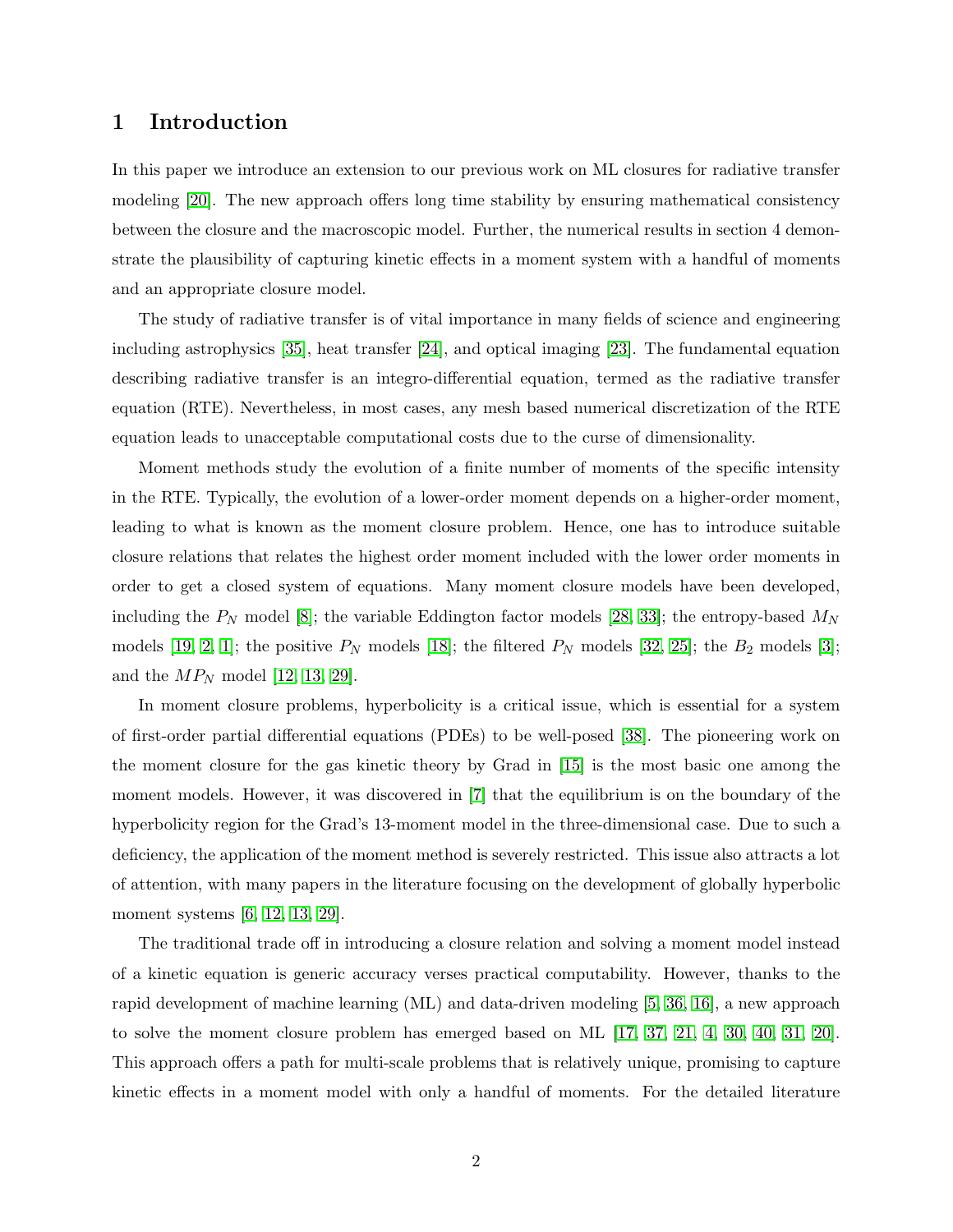review, we refer readers to [\[20\]](#page-21-0). We only remark that most of the works mentioned above are not able to guarantee hyperbolicity or long time stability, except the work in [\[21\]](#page-21-9). In [\[21\]](#page-21-9), based on the conservation-dissipation formalism [\[43\]](#page-23-3) of irreversible thermodynamics, the authors proposed a stable ML closure model with hyperbolicity and Galilean invariance for the Boltzmann BGK equation. Nevertheless, their model is limited to one extra non-equilibrium variable and it is still not clear how to generalize to arbitrary number of moments.

The work in this paper is a continuation of the previous work in [\[20\]](#page-21-0), where we proposed to directly learn a closure that relates the gradient of the highest order moment to gradients of lower order moments. This new approach is consistent with the exact closure we derived for the free streaming limit and also provides a natural output normalization [\[20\]](#page-21-0). A variety of numerical tests show that the ML closure model in [\[20\]](#page-21-0) has better accuracy than an ML closure based on learning a relation between the moments, as opposed to a relation between the gradients, and the conventional  $P_N$  closure [\[20\]](#page-21-0). However, it is not able to guarantee hyperbolicity and long time simulations are not always satisfactory. Consequently, the focus of this work is to develop a method to enforce global hyperbolicity of the ML closure model. The main idea is motivated by the observation that the coefficient matrix for the  $P_N$  closure is a tridiagonal matrix with positive off-diagonal entries. This indicates the existence of a diagonal symmetrizer matrix such that the  $P_N$  closure is symmetrizable hyperbolic. Motivated by this observation, we propose to only keep the last several components in the ansatz, see equation [\(2.4\)](#page-3-0) in Section [2.1,](#page-3-1) and seek a symmetrizer, which is a symmetric positive definite (SPD) matrix, of a block diagonal form. For degrees of freedom no larger than four in the ansatz, relating the gradient of the  $(N+1)$ <sup>th</sup> moment to the gradient of the  $N^{th}$ ,  $(N-1)^{th}$ ,  $(N-2)<sup>th</sup>$ , and  $(N-3)<sup>th</sup>$  moments, we derive constraints to guarantee the hyperbolicity of the ML closure model, see Theorem [2.1](#page-5-0) in Section [2.1.](#page-3-1) Moreover, due to the block diagonal structure of the symmetrizer, we show that the ML closure system also satisfies the structural stability condition in [\[41\]](#page-23-4) when taking into account the relaxation effects of the source terms, see Theorem [2.4](#page-7-0) in Section [2.1.](#page-3-1) This condition characterises the dissipation feature of the moment closure system and is analogous to the H-theorem for the Boltzmann equation. We also consider our moment closure system under a diffusive scaling and formally show that our model preserves the correct diffusion limit as the Knunsden number goes to zero. The justification of the formal asymptotic analysis could be rigorously verified [\[34,](#page-22-10) [27\]](#page-22-11), with the aid of the structural stability condition. We also remark that, unlike [\[21\]](#page-21-9), the work in this paper constructs ML closure models that are hyperbolic with an arbitrary number of moments. We numerically tested that the hyperbolic ML closure model has good accuracy in a variety of numerical examples. Moreover, the non-hyperbolic ML closure model in [\[20\]](#page-21-0) blows up for long time simulations, while the hyperbolic one remains stable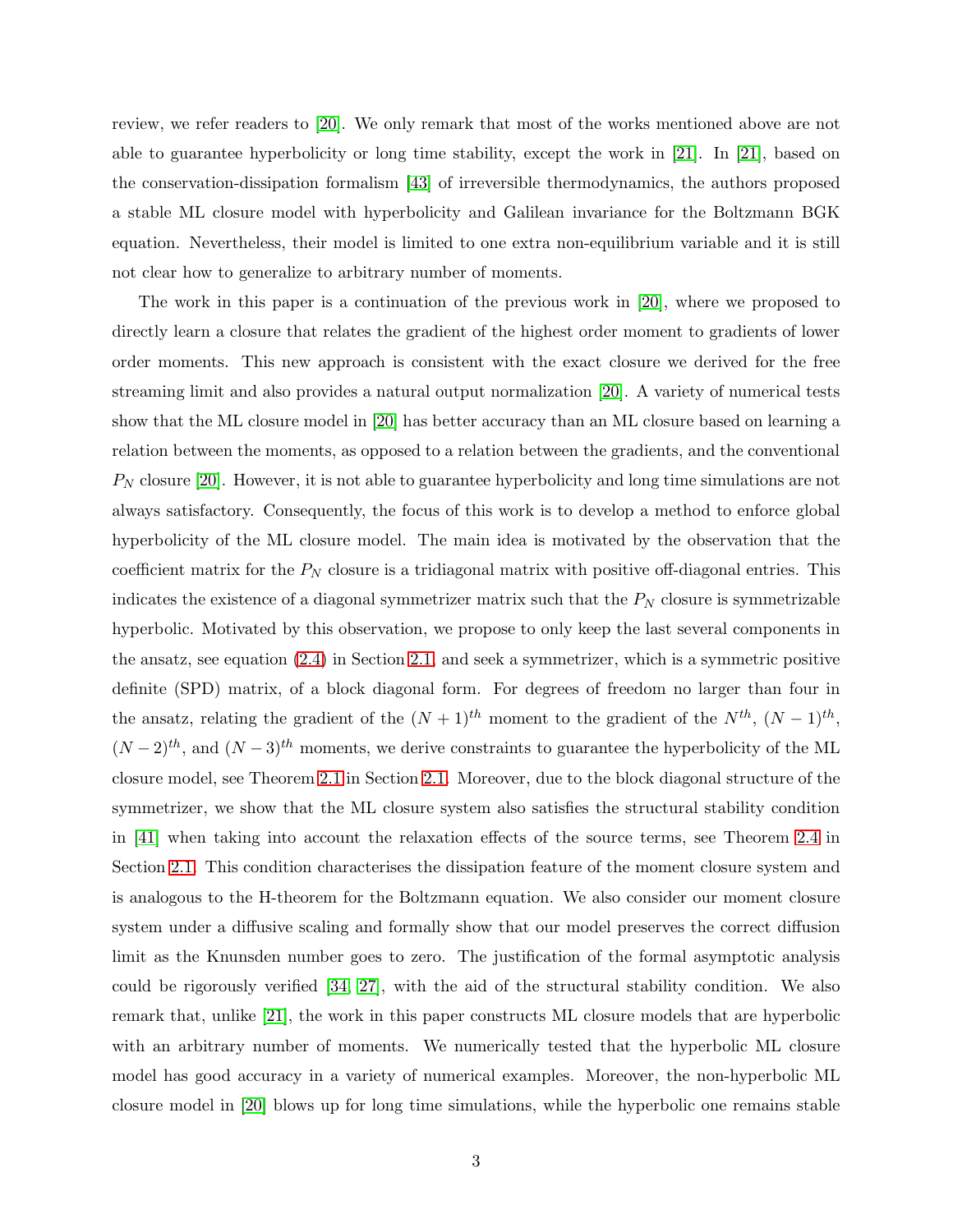and has good accuracy.

The remainder of this paper is organized as follows. In Section [2,](#page-3-2) we introduce the hyperbolic ML moment closure model and discuss the diffusion limit of the model. In Section [3,](#page-8-0) we present the details in the training of the neural networks. The effectiveness of our ML closure model is demonstrated through extensive numerical results in Section [4.](#page-9-0) Some concluding remarks are given in Section [5.](#page-15-0)

#### <span id="page-3-2"></span>2 ML moment closure for radiative transfer equation

In this section, we first review the ML moment closure method for the RTE in slab geometry proposed in [\[20\]](#page-21-0) and propose our approach to enforce the hyperbolicity of the ML moment closure method. We then formally show that the resulting closure model can capture the correct diffusion limit.

#### <span id="page-3-1"></span>2.1 Hyperbolic ML closure model

We consider the time-dependent RTE for a gray medium in slab geometry:

<span id="page-3-3"></span>
$$
\partial_t f + v \partial_x f = \sigma_s \left( \frac{1}{2} \int_{-1}^1 f dv - f \right) - \sigma_a f, \quad -1 \le v \le 1 \tag{2.1}
$$

Here,  $f = f(x, v, t)$  is the specific intensity of radiation. The variable  $v \in [-1, 1]$  is the cosine of the angle between the photon velocity and the x-axis.  $\sigma_s = \sigma_s(x) \ge 0$  and  $\sigma_a = \sigma_a(x) \ge 0$  are the scattering and absorption coefficients.

Denote the k-th order Legendre polynomial by  $P_k = P_k(x)$ . Define the k-th order moment by

$$
m_k(x,t) = \frac{1}{2} \int_{-1}^{1} f(x,v,t) P_k(v) dv.
$$
\n(2.2)

Multiplying by  $P_k(v)$  on both sides of  $(2.1)$  and integrating over  $v \in [-1,1]$ , we derive the moment equations:

$$
\partial_t m_0 + \partial_x m_1 = -\sigma_a m_0
$$
  

$$
\partial_t m_1 + \frac{1}{3} \partial_x m_0 + \frac{2}{3} \partial_x m_2 = -(\sigma_s + \sigma_a) m_1
$$
  
...  

$$
\partial_t m_N + \frac{N}{2N+1} \partial_x m_{N-1} + \frac{N+1}{2N+1} \partial_x m_{N+1} = -(\sigma_s + \sigma_a) m_N
$$
 (2.3)

The learned gradient approach proposed in [\[20\]](#page-21-0) is to find a relation between  $\partial_x m_{N+1}$  and the gradients on lower order moments:

<span id="page-3-0"></span>
$$
\partial_x m_{N+1} = \sum_{i=0}^N \mathcal{N}_i(m_0, m_1, \cdots, m_N) \partial_x m_i \tag{2.4}
$$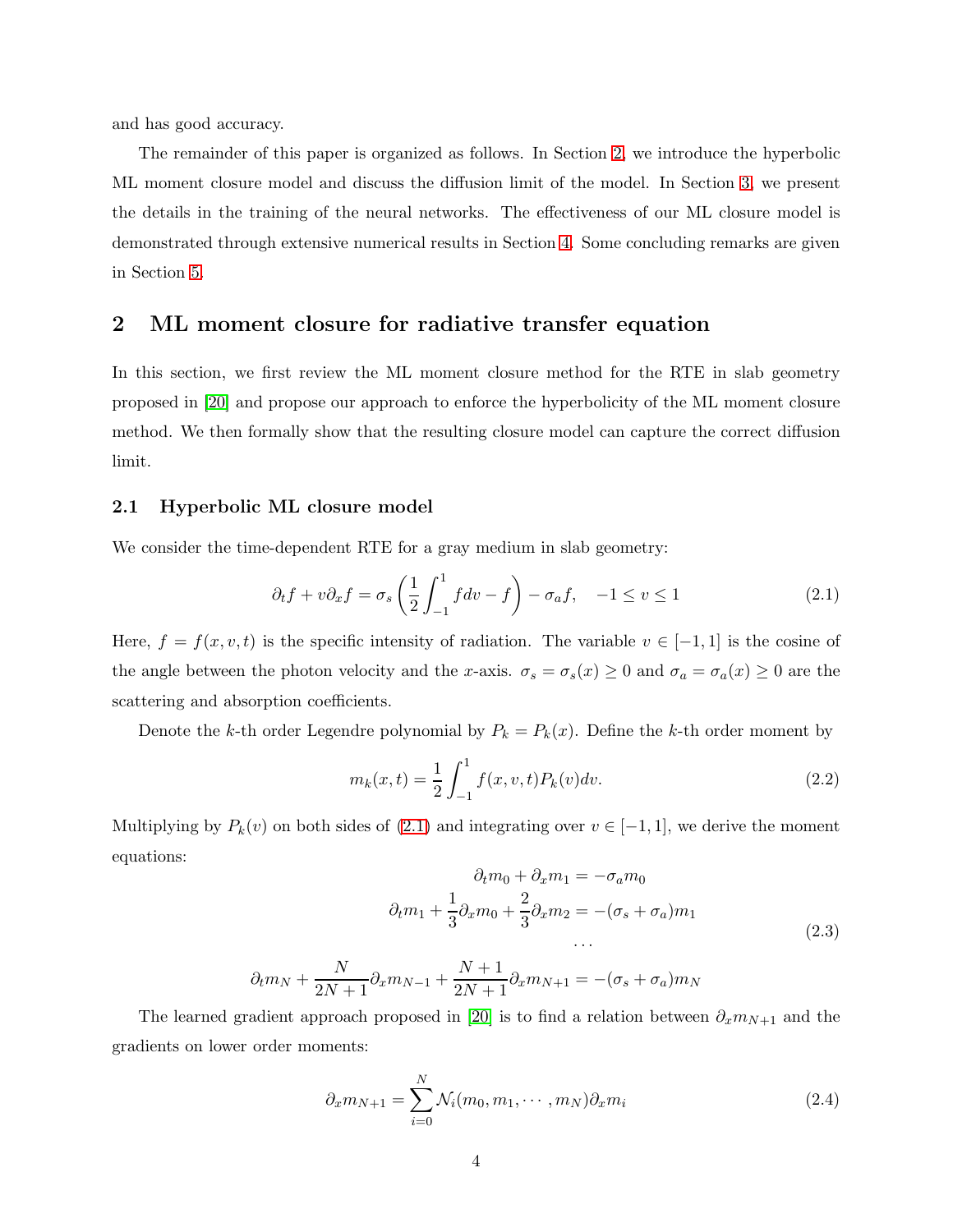with  $\mathcal{N} = (\mathcal{N}_0, \mathcal{N}_1, \cdots, \mathcal{N}_N) : \mathbb{R}^{N+1} \to \mathbb{R}^{N+1}$  approximated by a neural network and learned from data. In this way, we obtain a quasi-linear first-order systems. This approach is shown to have uniform accuracy in the optically thick regime, intermediate regime and the optically thin regime. Moreover, the accuracy of this gradient-based model is much better than the approach based on creating a ML closure directly trained to match the moments, as well as the conventional  $P_N$  closure. However, the learned gradient model exhibits numerical instability due to the loss of hyperbolicity [\[20\]](#page-21-0). This severely restricts the application of this model, especially for long time simulations.

The main idea of this work is to enforce the hyperbolicity by demanding that the coefficient matrix of the closure system A is real diagonizable. For this purpose, we seek a SPD matrix  $A_0$  (also called a symmetrizer) such that  $A_0A$  is a symmetric matrix. Namely, the system is symmetrizable hyperbolic, see the details in Appendix [A.](#page-16-0) This places certain constraints on the functions  $\mathcal{N}_i$ .

Plugging [\(2.4\)](#page-3-0) into the moment closure system, we have:

$$
\partial_t m_N + \frac{N}{2N+1} \partial_x m_{N-1} + \frac{N+1}{2N+1} \left( \sum_{k=0}^N \mathcal{N}_k(m_0, m_1, \cdots, m_N) \partial_x m_k \right) = -(\sigma_s + \sigma_a) m_N.
$$

Then, we can write down the coefficient matrix of this moment closure system:

$$
A = \begin{pmatrix} 0 & 1 & 0 & 0 & \dots & 0 \\ \frac{1}{3} & 0 & \frac{2}{3} & 0 & \dots & 0 \\ 0 & \frac{2}{5} & 0 & \frac{3}{5} & \dots & 0 \\ \vdots & \vdots & \vdots & \ddots & \vdots & \vdots \\ 0 & 0 & \dots & \frac{N-1}{2N-1} & 0 & \frac{N}{2N-1} \\ a_0 & a_1 & \dots & a_{N-2} & a_{N-1} & a_N \end{pmatrix}
$$
(2.5)

with

<span id="page-4-0"></span>
$$
a_j = \begin{cases} \frac{N+1}{2N+1} \mathcal{N}_j, & j \neq N-1\\ \frac{N}{2N+1} + \frac{N+1}{2N+1} \mathcal{N}_j, & j = N-1 \end{cases}
$$
\n(2.6)

We first observe that, for the  $P_N$  closure, i.e. when  $\mathcal{N}_j = 0$  for  $0 \le j \le N$ , A is a tridiagonal matrix with positive off-diagonal entries. In this case,  $A_0$  can be taken as a diagonal matrix:

$$
A_0 = \text{diag}(1, 3, 5, \dots, 2N + 1),\tag{2.7}
$$

and  $A_0A$  is a tridiagonal symmetric matrix:

$$
A_0 A = \begin{pmatrix} 0 & 1 & 0 & 0 & \dots & 0 \\ 1 & 0 & 2 & 0 & \dots & 0 \\ 0 & 2 & 0 & 3 & \dots & 0 \\ \vdots & \vdots & \vdots & \ddots & \vdots & \vdots \\ 0 & 0 & \dots & N-1 & 0 & N \\ 0 & 0 & \dots & 0 & N & 0 \end{pmatrix}
$$
(2.8)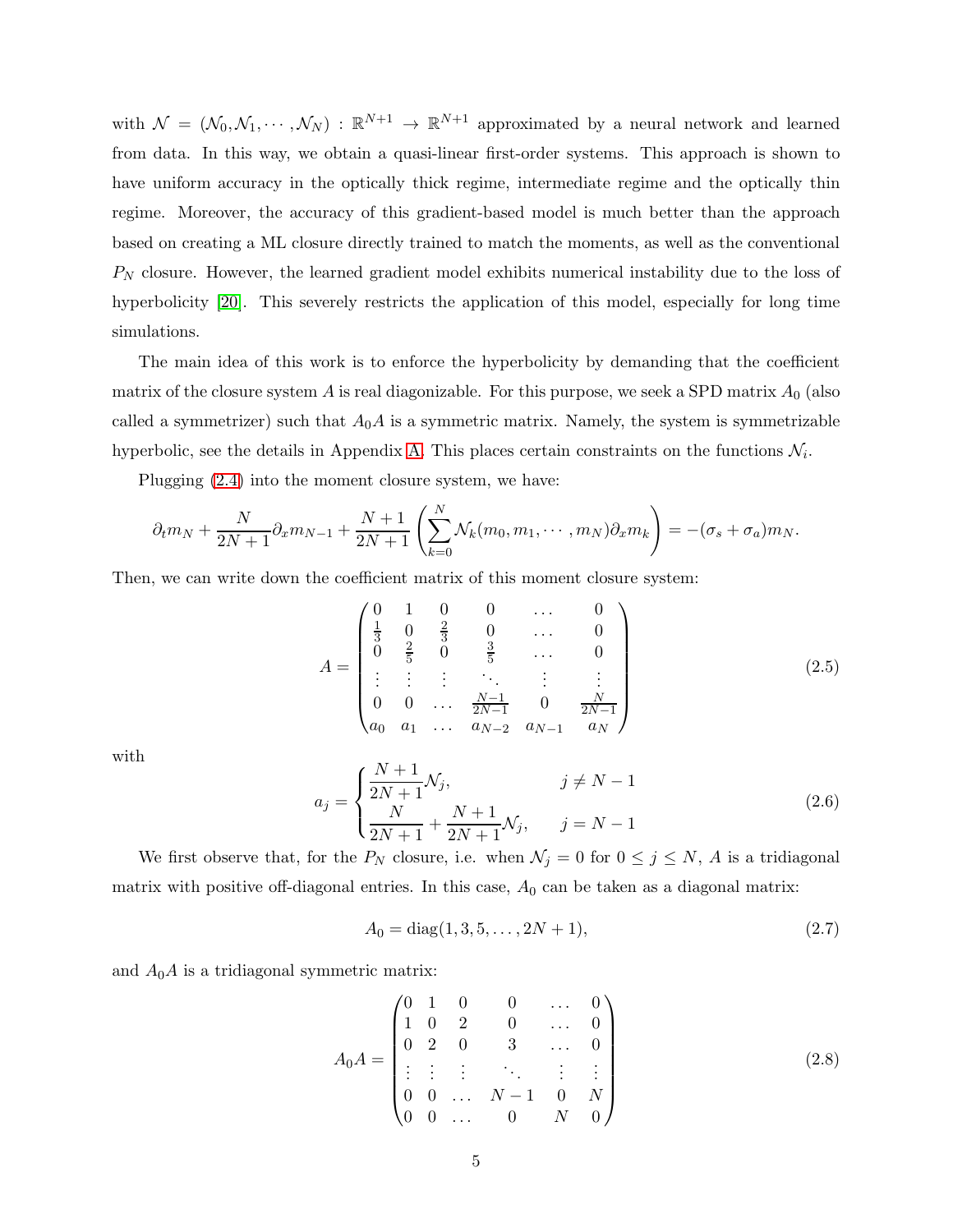Inspired by this observation, we propose to first investigate the case when the ansatz is given by only the last  $(k+1)$  components

<span id="page-5-3"></span>
$$
\partial_x m_{N+1} = \sum_{i=N-k}^N \mathcal{N}_i(m_0, m_1, \cdots, m_N) \partial_x m_i,
$$
\n(2.9)

where k is a parameter and  $k \leq N$ . We will find a SPD matrix  $A_0$  of the form

$$
A_0 = \begin{pmatrix} D & 0 \\ 0 & B \end{pmatrix} \tag{2.10}
$$

with  $D = \text{diag}(1, 3, \dots, 2(N+1-k)-1) \in \mathbb{R}^{(N+1-k)\times(N+1-k)}$  and  $B \in \mathbb{R}^{k \times k}$  being a SPD matrix. With some algebraic calculation (details given in the appendix), when  $k = 3$ , we can derive the constraints explicitly as shown in the following theorem.

<span id="page-5-0"></span>**Theorem 2.1.** Consider matrix  $A \in \mathbb{R}^{(N+1)\times(N+1)}$  with  $N \geq 3$  of the form

<span id="page-5-4"></span>
$$
A = \begin{pmatrix} 0 & 1 & 0 & 0 & 0 & 0 & \dots & 0 \\ \frac{1}{3} & 0 & \frac{2}{3} & 0 & 0 & 0 & \dots & 0 \\ 0 & \frac{2}{5} & 0 & \frac{3}{5} & 0 & 0 & \dots & 0 \\ \vdots & \vdots & \vdots & \vdots & \vdots & \ddots & \vdots & \vdots \\ 0 & 0 & \dots & \frac{N-3}{2N-5} & 0 & \frac{N-2}{2N-5} & 0 & 0 \\ 0 & 0 & \dots & 0 & \frac{N-2}{2N-3} & 0 & \frac{N-1}{2N-3} & 0 \\ 0 & 0 & \dots & 0 & 0 & \frac{N-1}{2N-1} & 0 & \frac{N}{2N-1} \\ 0 & 0 & \dots & 0 & a_{N-3} & a_{N-2} & a_{N-1} & a_N \end{pmatrix}
$$
(2.11)

where  $a_i$  has been specified in [\(2.6\)](#page-4-0). If the coefficients  $a_i$  for  $i = N - 3, N - 2, N - 1, N$  satisfy the following constraints:

<span id="page-5-1"></span>
$$
a_{N-3} > -\frac{(N-1)(N-2)}{N(2N-3)},
$$
  
\n
$$
a_{N-1} > \frac{g(a_{N-3}, a_{N-2}, a_N; N)}{(N-2)(a_{N-3}(2N-3)N + (N-1)(N-2))^2}
$$
\n(2.12)

where  $g = g(a_{N-3}, a_{N-2}, a_N; N)$  is a function given by

$$
g = a_{N-3}^{3}(N-1)N^{2}(3-2N)^{2} + a_{N-2}(2N-1)(N-2)^{3}(a_{N-2}N - a_{N}(N-1))
$$
  
+  $a_{N-3}(N-2)^{2}(a_{N}(4N^{2} - 8N + 3)(a_{N-2}N - a_{N}(N-1)) + (N-1)^{3})$   
+  $2a_{N-3}^{2}(N-1)^{2}N(2N-3)(N-2),$ 

then there exist a SPD matrix  $A_0 = \text{diag}(D, B) \in \mathbb{R}^{(N+1)\times(N+1)}$  such that  $A_0A$  is symmetric. Here,  $D = \text{diag}(1, 3, 5, \dots, 2N - 5) \in \mathbb{R}^{(N-2)\times(N-2)}$  and  $B \in \mathbb{R}^{3\times3}$  is a SPD matrix. Moreover, [\(2.12\)](#page-5-1) is equivalent to the following constraints on  $\mathcal{N}_i$ :

<span id="page-5-2"></span>
$$
\mathcal{N}_{N-3} \ge -\frac{(N-2)(N-1)(2N+1)}{N(2N-3)(N+1)},
$$
\n
$$
\mathcal{N}_{N-1} \ge -\frac{N}{N+1} + \frac{h(\mathcal{N}_{N-3}, \mathcal{N}_{N-2}, \mathcal{N}_N; N)}{(N-2)(\mathcal{N}_{N-3}(N+1)(2N-3)N + (N-2)(N-1)(2N+1))^2}
$$
\n(2.13)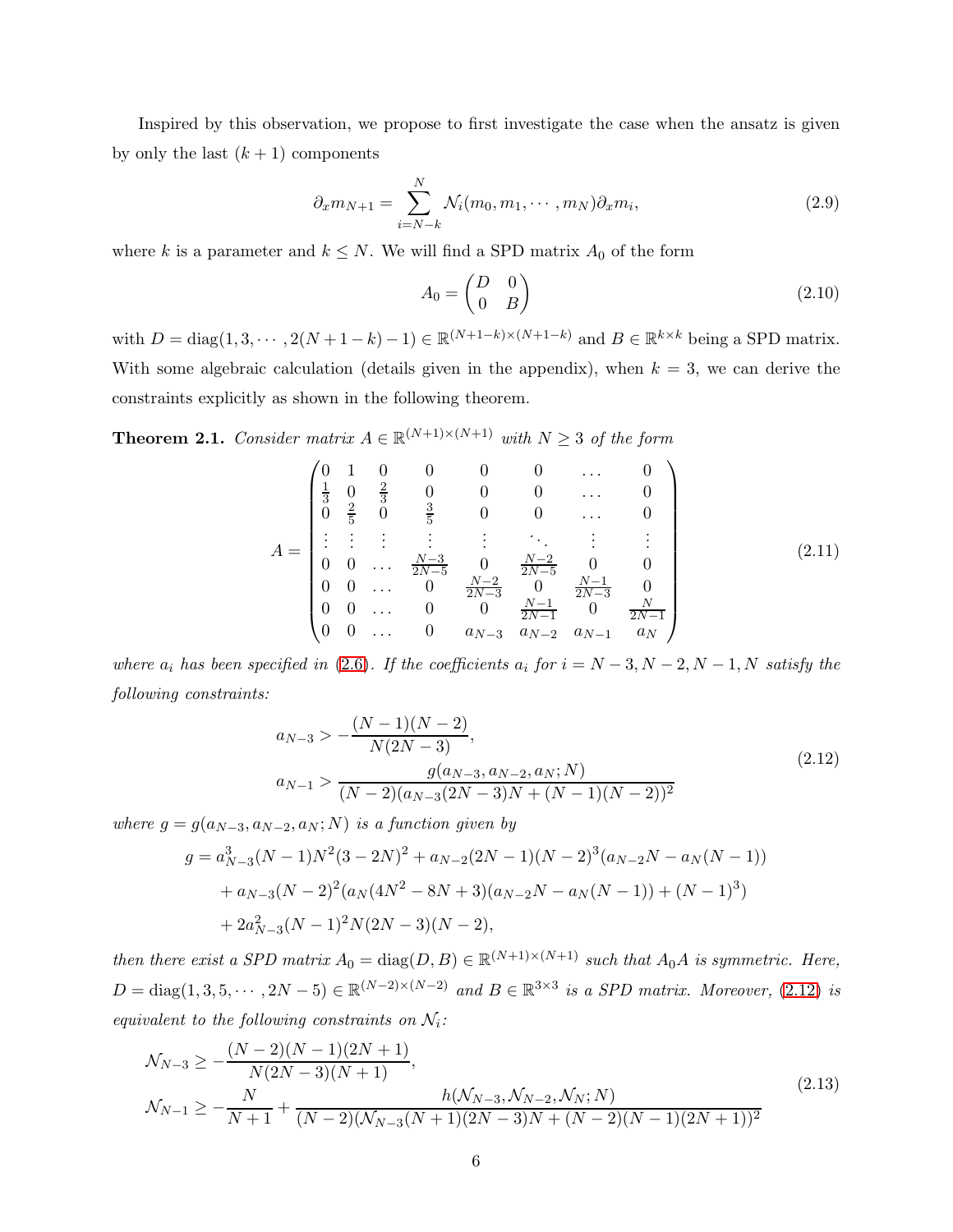<span id="page-6-0"></span>with 
$$
h = h(\mathcal{N}_{N-3}, \mathcal{N}_{N-2}, \mathcal{N}_N; N)
$$
 is a function given by  
\n
$$
h = \mathcal{N}_{N-3}^3 (N-1) N^2 (-2N^2 + N + 3)^2
$$
\n
$$
+ \mathcal{N}_{N-2} (N+1) (2N-1) (2N+1) (N-2)^3 (\mathcal{N}_{N-2} N - \mathcal{N}_N (N-1))
$$
\n
$$
+ \mathcal{N}_{N-3} (N-2)^2 (\mathcal{N}_N (N+1)^2 (4N^2 - 8N + 3) (\mathcal{N}_{N-2} N - \mathcal{N}_N (N-1)) + (2N+1)^2 (N-1)^3)
$$
\n
$$
+ 2\mathcal{N}_{N-3}^2 (N-1)^2 N (N+1) (2N-3) (2N+1) (N-2).
$$
\n(2.14)

Proof. The proof is given in Appendix [B.](#page-17-0)

**Corollary 2.2.** If we keep only 3 degrees of freedoms by setting  $a_{N-3} = 0$ , the constraint [\(2.12\)](#page-5-1) reduces to

<span id="page-6-1"></span>
$$
a_{N-1} > \frac{2N-1}{(N-1)^2} a_{N-2} (Na_{N-2} - (N-1)a_N),
$$
\n(2.15)

and the equivalent constraint [\(2.13\)](#page-5-2) reduces to

$$
\mathcal{N}_{N-1} > -\frac{N}{N+1} + \frac{(2N-1)(N+1)}{(N-1)^2(2N+1)} \mathcal{N}_{N-2}(N\mathcal{N}_{N-2} - (N-1)\mathcal{N}_N).
$$
 (2.16)

If we further set  $a_{N-3} = a_{N-2} = 0$  by taking 2 degrees of freedoms, the constraint [\(2.12\)](#page-5-1) reduces to

$$
a_{N-1} > 0, \t\t(2.17)
$$

 $\Box$ 

and the equivalent constraint [\(2.13\)](#page-5-2) reduces to

$$
\mathcal{N}_{N-1} > -\frac{N}{N+1}.\tag{2.18}
$$

In this case, the coefficient matrix  $A$  is a tridiagonal matrix with positive off-diagonal entries, which is real diagonalizable.

**Remark 2.3.** In principle, one could generalize the result in Theorem [2.1](#page-5-0) to more than 4 degrees of freedom, by following the same lines in the proof given in Appendix [B.](#page-17-0) However, the constraints for hyperbolicity will be a set of implicit inequalities. How to incorporate the implicit constraint into the architecture of the neural network would be an interesting topic to explore.

Besides the hyperbolicity for the convection term, one may also be interested in the relaxation effect of the source term. In this regard, the related property is the structural stability condition proposed in [\[41\]](#page-23-4), which includes the constraints on the convection term, collision term, and the coupling of both. This stability condition is shown to be critical for the existence of the solutions [\[34\]](#page-22-10), and satisfied by many moment closure systems [\[11\]](#page-20-8). In addition, the structural stability condition to the moment systems is same as H-theorem to the Boltzmann equation, which characterizes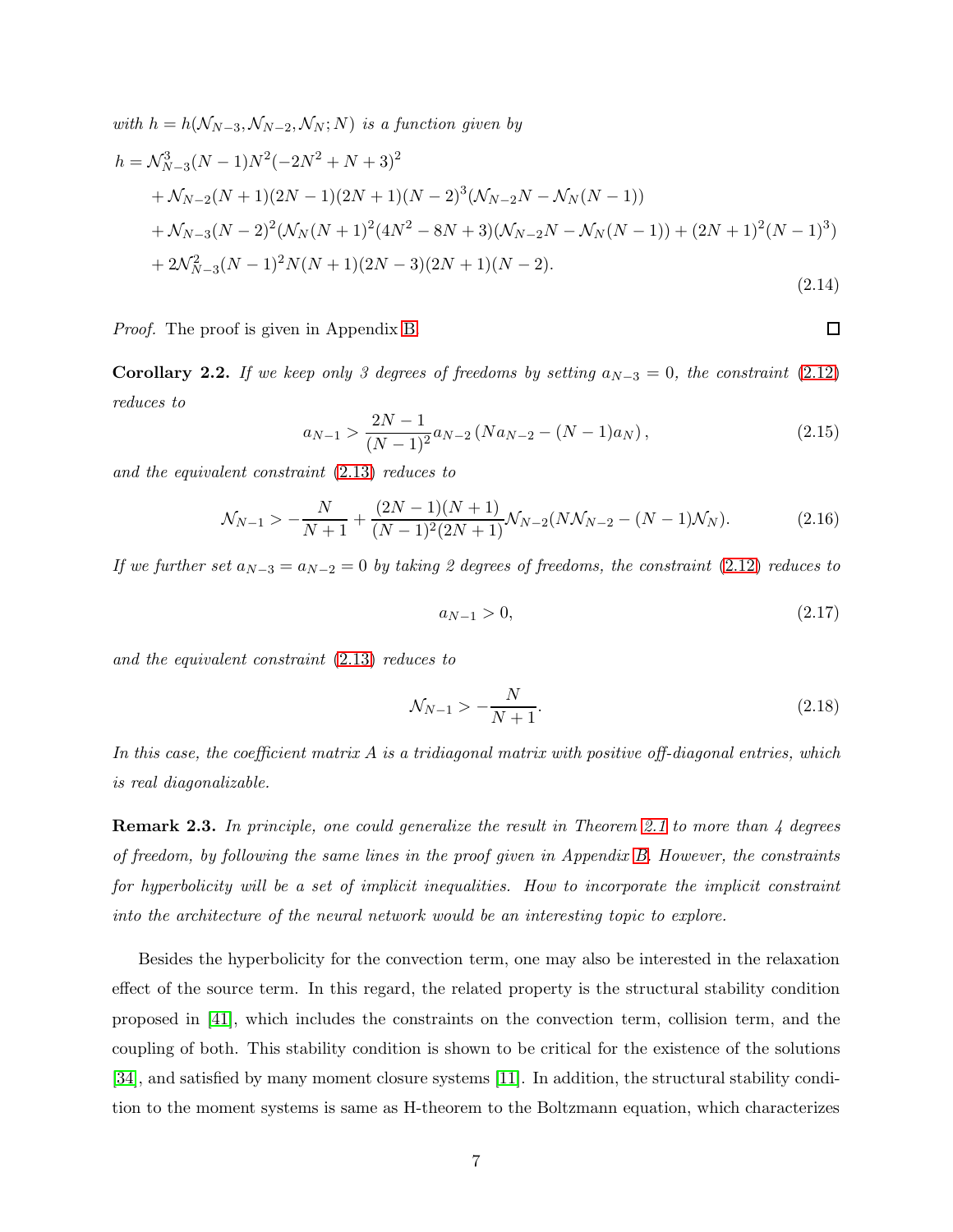the dissipation property of the moment systems. For the convenience of the reader, we review the structural stability condition in Appendix [C.](#page-19-0) It is easy to show that our new ML moment closure system also satisfied the structural stability condition:

<span id="page-7-0"></span>**Theorem 2.4.** For  $k = 3$  and  $N \geq 3$ , if the constraint [\(2.12\)](#page-5-1) (or equivalently [\(2.13\)](#page-5-2)) is satisfied, then the ML moment closure system with the closure relation [\(2.9\)](#page-5-3) satisfies the structural stability condition in [\[41\]](#page-23-4).

*Proof.* We only prove for the case  $\sigma_a = 0$ . The other case can be proven by following the same line. Denote  $Q = Q(U)$  the source term of the closure system and  $Q_U = \frac{\partial Q}{\partial U}$ . Then we can compute

$$
A_0 Q_U = \text{diag}(D, B) \text{ diag}(0, -\sigma_s I_N)
$$
  
= 
$$
\text{diag}(D, B) \text{diag}(-C, -\sigma_s I_3)
$$
  
= 
$$
-\text{diag}(DC, \sigma_s B)
$$
 (2.19)

Here,  $C = \text{diag}(0, \sigma_s I_{N-3})$  and  $I_r$  denote the identity matrix of order r. Notice that  $A_0 Q_U$  is a symmetric negative semi-definite matrix. Then the structural stability condition can be easily checked for this moment closure system by taking P to be a scalar matrix in Appendix [C.](#page-19-0)  $\Box$ 

#### <span id="page-7-4"></span>2.2 Diffusion limit

In this part, we show formally that the hyperbolic ML moment closure model has the correct diffusion limit. Consider the RTE under a diffusive scaling:

<span id="page-7-1"></span>
$$
\varepsilon \partial_t f + v \partial_x f = \frac{\sigma_s}{\varepsilon} \left( \frac{1}{2} \int_{-1}^1 f dv - f \right) - \varepsilon \sigma_a f,\tag{2.20}
$$

where  $\varepsilon > 0$  denotes the Knudsen number, which is the ratio of mean free path of particles to the characteristic length. It is well known that as  $\varepsilon \to 0$ , the kinetic transport equation [\(2.20\)](#page-7-1) will converge to the diffusion limit—macroscopic model:

<span id="page-7-3"></span>
$$
\partial m_0 = \partial_x \left( \frac{1}{3\sigma_s} \partial_x m_0 \right) - \sigma_a m_0,\tag{2.21}
$$

where  $m_0$  is the zeroth-order moment of  $f$ .

For the RTE under a diffusive scaling [\(2.20\)](#page-7-1), the corresponding moment closure equation is:

<span id="page-7-2"></span>
$$
\varepsilon \partial_t m_0 + \partial_x m_1 = -\varepsilon \sigma_a m_0
$$

$$
\varepsilon \partial_t m_1 + \frac{1}{3} \partial_x m_0 + \frac{2}{3} \partial_x m_2 = -(\frac{\sigma_s}{\varepsilon} + \varepsilon \sigma_a) m_1,
$$

$$
\cdots
$$

$$
\varepsilon \partial_t m_{N-1} + \frac{N-1}{2N-1} \partial_x m_{N-2} + \frac{N}{2N-1} \partial_x m_N = -(\frac{\sigma_s}{\varepsilon} + \varepsilon \sigma_a) m_{N-1},
$$

$$
\varepsilon \partial_t m_N + \frac{N}{2N+1} \partial_x m_{N-1} + \frac{N+1}{2N+1} \left( \sum_{k=0}^N \mathcal{N}_k \partial_x m_k \right) = -(\frac{\sigma_s}{\varepsilon} + \varepsilon \sigma_a) m_N.
$$

$$
(2.22)
$$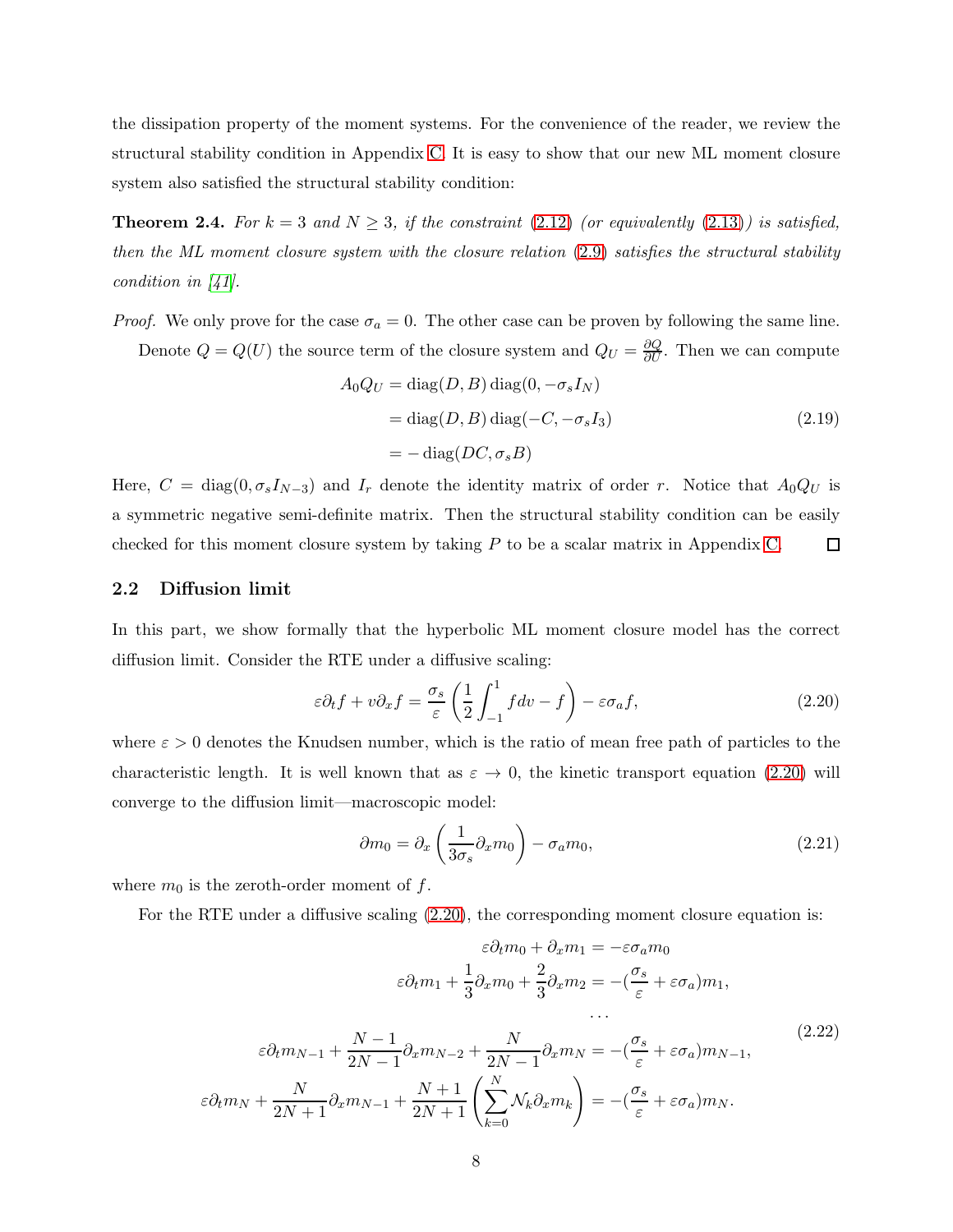Next, we formally show that the ML moment closure model [\(2.22\)](#page-7-2) with  $N \geq 3$  converges to the diffusion limit [\(2.21\)](#page-7-3) as  $\varepsilon \to 0$ . We expand  $m_k$  for  $k = 0, \dots, 2$  as:

$$
m_k \sim m_k^{(0)} + \varepsilon m_k^{(1)} + \varepsilon^2 m_k^{(2)} + \mathcal{O}(\varepsilon^3)
$$
 (2.23)

and plug into the first three equations of [\(2.22\)](#page-7-2). Collecting the  $\mathcal{O}(\varepsilon)$  term of the first equation, we obtain

$$
\partial_t m_0^{(0)} + \partial_x m_1^{(1)} = -\sigma_a m_0^{(0)}.\tag{2.24}
$$

Collecting the  $\mathcal{O}(1)$  term of the second equation, we have

$$
\frac{1}{3}\partial_x m_0^{(0)} + \frac{2}{3}\partial_x m_2^{(0)} = -\sigma_s m_1^{(1)}.
$$
\n(2.25)

Collecting the  $\mathcal{O}(\varepsilon^{-1})$  term of the third equation, we get

$$
m_2^{(0)} = 0.\t\t(2.26)
$$

Combining the above three relations, we eventually reach:

$$
\partial m_0^{(0)} = \partial_x \left( \frac{1}{3\sigma_s} \partial_x m_0^{(0)} \right) - \sigma_a m_0^{(0)}.
$$
 (2.27)

This indicates that the leading-order term of  $m_0$  satisfies the diffusion equation [\(2.21\)](#page-7-3).

To justify the above formal asymptotic analysis, it turns out that the structural stability condition is essential. Indeed, under the structural stability condition, one can rigorously prove that the solution of the ML moment closure model will converge to that of the macroscopic model [\(2.21\)](#page-7-3) as  $\varepsilon$ goes to 0 [\[34,](#page-22-10) [27\]](#page-22-11), if the constraint  $(2.12)$  (or equivalently  $(2.13)$ ) is satisfied and the neural network in [\(2.22\)](#page-7-2) satisfies some regularity conditions. Although the regularity of the neural network seems not easy to be validated, we will show numerically in Section [4](#page-9-0) that our hyperbolic ML closure model can capture the correct diffusion limit.

#### <span id="page-8-0"></span>3 Training of the neural network

In this section, we provide details of the training of the proposed neural network that enforces the constraint [\(2.12\)](#page-5-1) (or equivalently [\(2.13\)](#page-5-2)) for the hyperbolicity for the case when  $k = 3$ . We design a fully-connected neural network denoted by  $\mathcal{M}:\mathbb{R}^{N+1}\to\mathbb{R}^4$  with the input being the lower order moments  $(m_0, m_1, \cdots, m_N)$  and the output being  $\mathcal{M} = (\mathcal{M}_1, \mathcal{M}_2, \mathcal{M}_3, \mathcal{M}_4)$ . Then, we do the following post-processing to the output of the neural network:

$$
\mathcal{N}_N = \mathcal{M}_4, \quad \mathcal{N}_{N-2} = \mathcal{M}_2,
$$
  
\n
$$
\mathcal{N}_{N-3} = \sigma(\mathcal{M}_3) - \frac{(N-2)(N-1)(2N+1)}{N(2N-3)(N+1)}
$$
  
\n
$$
\mathcal{N}_{N-1} = \sigma(\mathcal{M}_1) - \frac{N}{N+1} + \frac{h(\mathcal{N}_{N-3}, \mathcal{N}_{N-2}, \mathcal{N}_N; N)}{(N-2)(\mathcal{N}_{N-3}(N+1)(2N-3)N + (N-2)(N-1)(2N+1))^2}
$$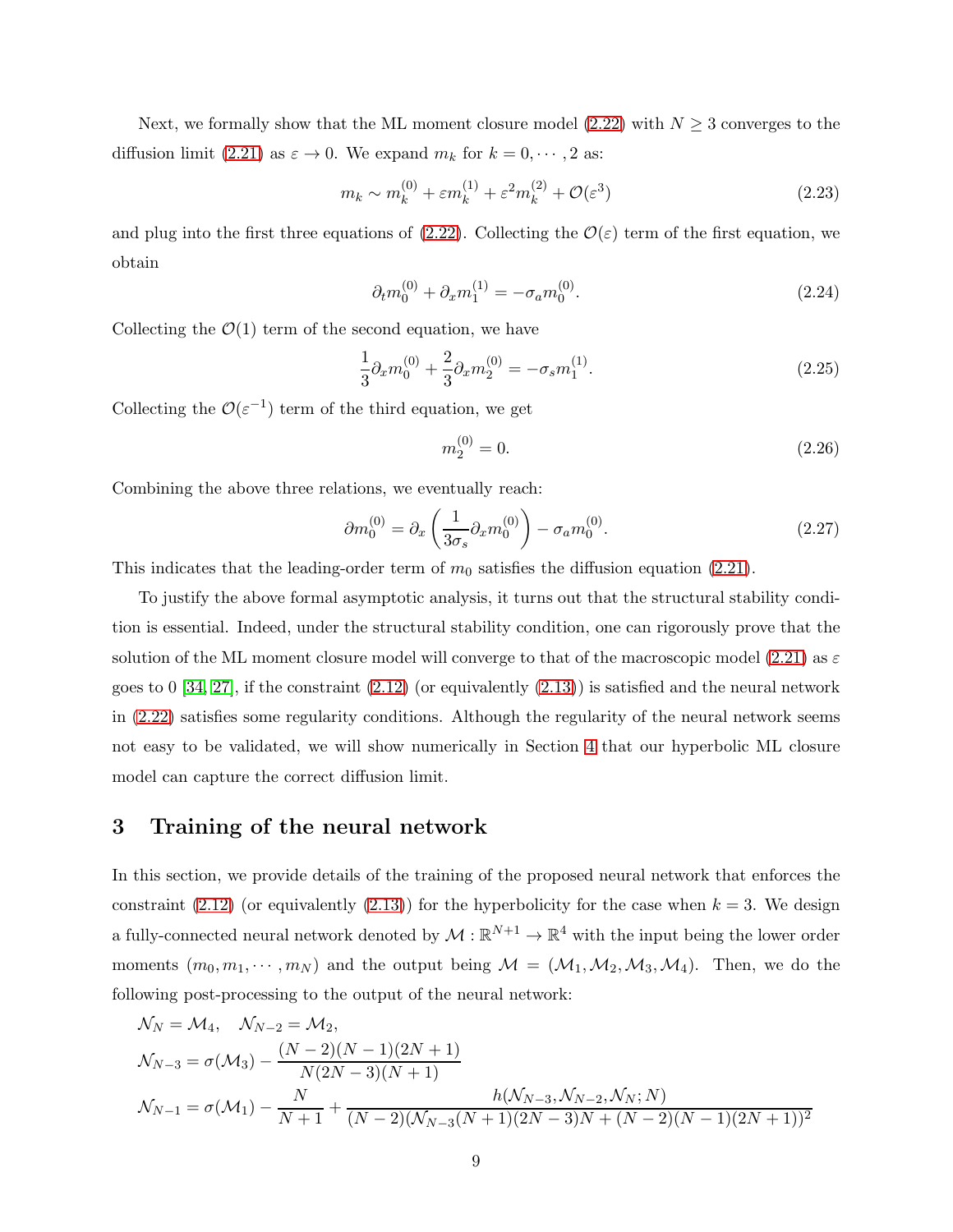where h is the function defined in [\(2.14\)](#page-6-0). Here  $\sigma : \mathbb{R} \to \mathbb{R}$  is a positive function, i.e.,  $\sigma(x) > 0$  for any  $x \in \mathbb{R}$ . We test several positive functions to enforce this constraint, including exponential function, ReLU (Rectified Linear Unit) function, softplus function and square function. Our numerical tests show that the neural network with  $\sigma$  to be the softplus function has the smallest  $L^2$  error in the training data.

In the numerical implementation, we take the number of layers to be 6 and the number of nodes to be 256 in the fully-connected neural network and use the hyperbolic tangent activation function. Other hyperparameters in the training are the same as those in [\[20\]](#page-21-0). The training data comes from numerically solving the RTE using the space-time discontinuous Galerkin (DG) method [\[9,](#page-20-9) [10\]](#page-20-10) with a range of initial conditions in the form of truncated Fourier series and different scattering and absorption coefficients which are constants over the computational domain. We train the neural network with 100 different initial data. For each initial data, we run the numerical solver up to  $t = 1$ . The other parameters are the same as in [\[20\]](#page-21-0).

#### <span id="page-9-0"></span>4 Numerical results

In this section, we show the performance of our ML closure model on a variety of benchmark tests, including problems with constant scattering and absorption coefficients, Gaussian source problems and two-material problems. The main focus of the tests is on the comparison of hyperbolic ML closure (termed as "hyperbolic closure") with  $k = 3$ , ML closure with learning gradient in [\[20\]](#page-21-0) (termed as "non-hyperbolic closure") with  $k = N$ , and the classical  $P_N$  closure [\[8\]](#page-20-0).

In all numerical examples, we take the physical domain to be the unit interval [0, 1] and periodic boundary conditions are imposed. To numerically solve the moment closure system, we apply the fifth-order finite difference WENO scheme [\[22\]](#page-21-10) with a Lax–Friedrichs flux splitting for the spatial discretization, and the third order strong-stability-preserving Runge-Kutta (RK) scheme [\[39\]](#page-23-5) for the time discretization. We take the grid number in space to be  $N_x = 256$ . For the hyperbolic ML closure model, the CFL condition is taken to be  $\Delta t = 0.8\Delta x/c$  where c denote the maximum eigenvalues in all the grid points, and the penalty constant in the Lax-Friedrichs numerical flux  $\alpha_{\text{LF}} = c$ . For the non-hyperbolic ML closure model, we impose larger numerical diffusion by taking the penalty constant in the Lax-Friedrichs numerical flux  $\alpha_{LF} = 5$  and fixing  $\Delta t = 0.1 \Delta x$  [\[20\]](#page-21-0).

<span id="page-9-1"></span>Example 4.1 (constant scattering and absorption coefficients). The setup of this example is the same as the data preparation. The scattering and absorption coefficients are taken to be constants over the domain. The initial condition is taken to be a truncated Fourier series.

In Figure [4.1,](#page-10-0) we show the numerical solutions of  $m_0$  and  $m_1$  with seven moments in the closure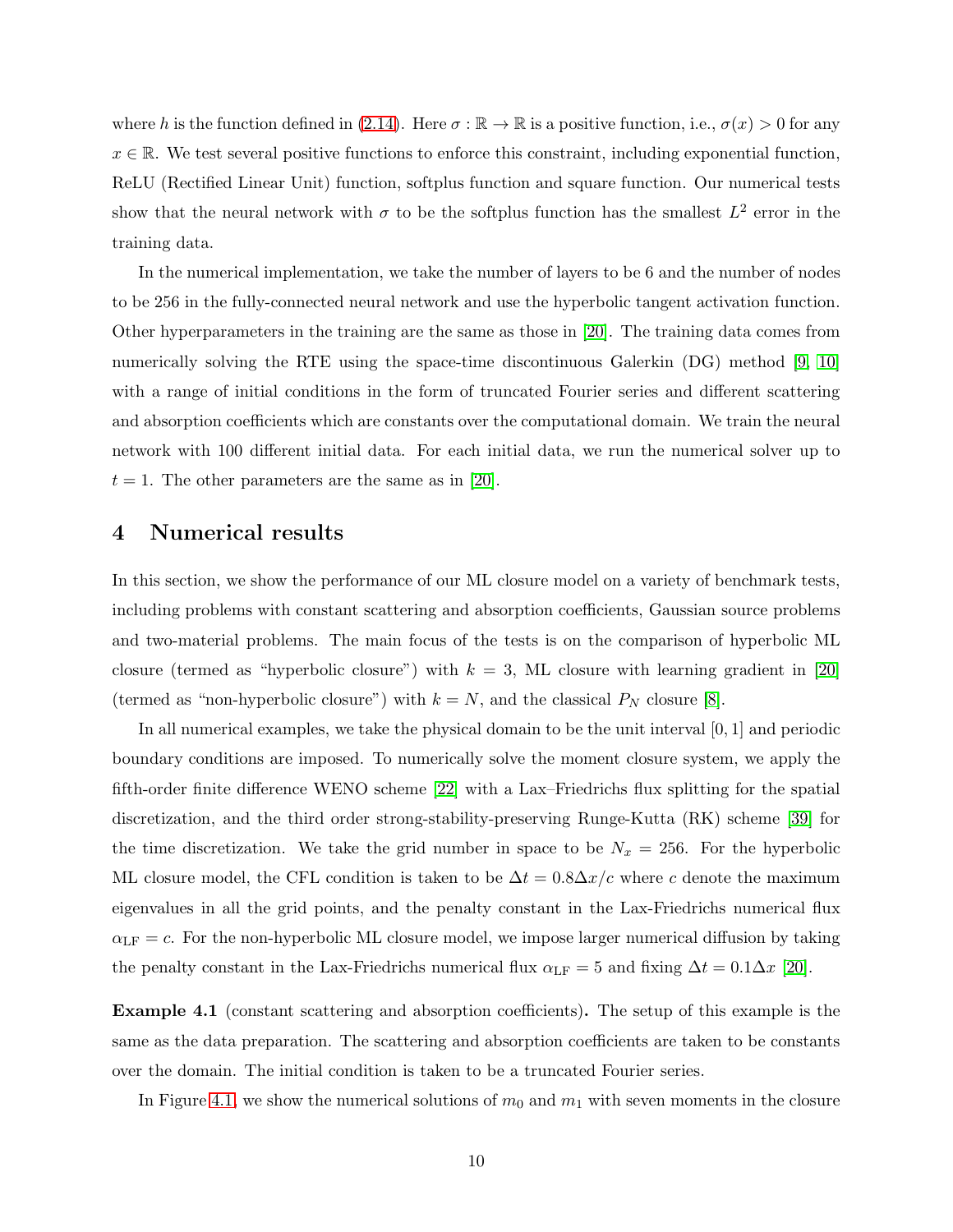

<span id="page-10-0"></span>Figure [4.1:](#page-9-1) Example 4.1: constant scattering and absorption coefficients,  $\sigma_s = \sigma_a = 1, N = 6$ ,  $t = 0.5$  and  $t = 1$ . The numerical solution of the non-hyperbolic ML closure blows up at  $t = 1$ .

system  $(N = 6)$ . It is observed that, at  $t = 0.5$ , the two ML moment closures agree well with the RTE, except that some minor oscillations appear in the non-hyperbolic ML closure. At  $t = 1$ , the solutions of non-hyperbolic ML moment closure blow up, while the hyperbolic one stays stable and has good agreement with the RTE. As a comparison, the  $P<sub>N</sub>$  closure has large deviations from the exact solution at both  $t = 0.5$  and  $t = 1$ .

In Figure [4.2,](#page-11-0) we display the log-log scatter plots of the relative  $L^2$  error versus the scattering coefficient for  $N = 6$ . We observe that, at  $t = 0.5$ , both ML closures have better accuracy than the  $P_N$  closure. Moreover, in the optically thick regime, all the closures perform well. At  $t = 1$ , the numerical solutions of the non-hyperbolic ML moment closure blow up at some data points, while the hyperbolic one still has good accuracy.

In Figure [4.3](#page-12-0) (a), we present the  $L^2$  error between the solutions of the hyperbolic ML moment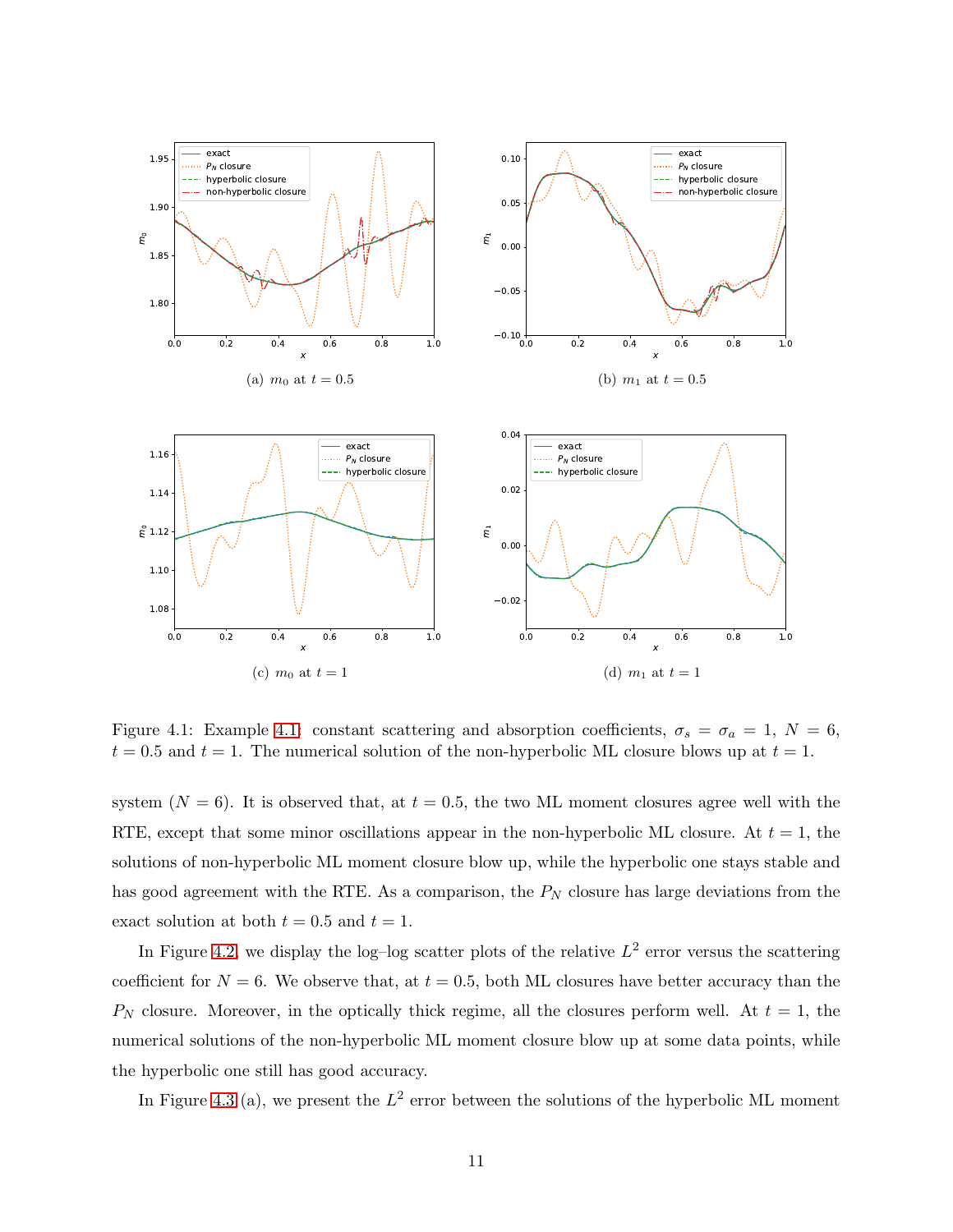

<span id="page-11-0"></span>Figure 4.2: Example [4.1:](#page-9-1) constant scattering and absorption coefficients,  $\sigma_s = \sigma_a = 1, N = 6$ ,  $t = 0.5$  and  $t = 1$ . The non-hyperbolic closure blows up at  $t = 1$ .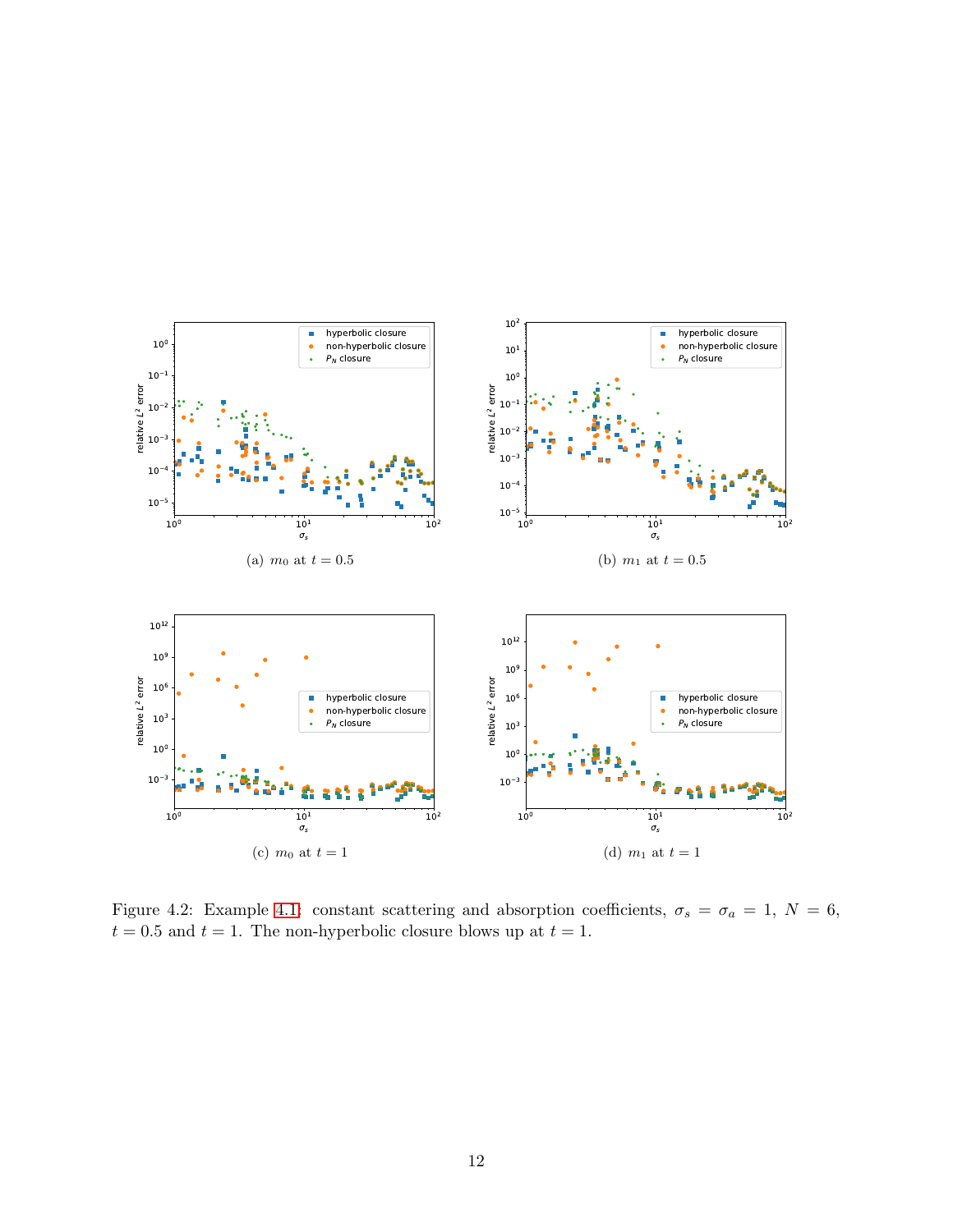

<span id="page-12-0"></span>Figure 4.3: Example [4.1:](#page-9-1) constant scattering and absorption coefficients,  $\sigma_s = \sigma_a = 1, N = 6$ . Results obtained by the hyperbolic closure.

closure system and the solution generated by the RTE in the optically thin regime ( $\sigma_s = \sigma_a = 1$ ). We observe that the hyperbolic closure generates good predictions in the long time simulation up to  $t = 10$ . We also display the maximum eigenvalues in all the grid points during the time evolution in Figure [4.3](#page-12-0) (b). It is observed that the eigenvalues are always real numbers, which validates the hyperbolicity feature of the closure system. However, the eigenvalues could be as large as four during the time evolution, which violates the physical characteristic speed of 1 in the RTE. This also results in smaller time step size in the simulation of the closure system. It is unclear how to preserve the physical characteristic speed in the moment closure system in this setting.

<span id="page-12-1"></span>Example 4.2 (Gaussian source problem). In this example, we investigate the RTE with the initial condition to be Gaussian distribution in the physical domain, named Gaussian source problem in literature [\[14,](#page-21-11) [12\]](#page-21-4):

$$
f_0(x,v) = \frac{c_1}{(2\pi\theta)^{1/2}} \exp\left(-\frac{(x-x_0)^2}{2\theta}\right) + c_2.
$$
 (4.1)

In this test, we take  $c_1 = 0.5$ ,  $c_2 = 2.5$ ,  $x_0 = 0.5$  and  $\theta = 0.01$ .

In Figure [4.4,](#page-13-0) we present the results obtained using various closure models. We observe good agreement between the two ML closure model and the kinetic model at  $t = 1$ , while the  $P<sub>N</sub>$  model has large deviations from the kinetic model. Moreover, the non-hyperbolic closure is more accurate than the hyperbolic closure, perhaps due to the fact that the non-hyperbolic closure has larger  $k$ values and thus can approximate the closure better. The solution of the non-hyperbolic ML closure model blows up at  $t = 2$ , while the hyperbolic ML model stays stable and is more accurate than the  $P_N$  closure. Although the deviation of the hyperbolic ML model "looks" large in Figure [4.4](#page-13-0) (c), this is due to the fact that the exact solution is close to constant over the computational domain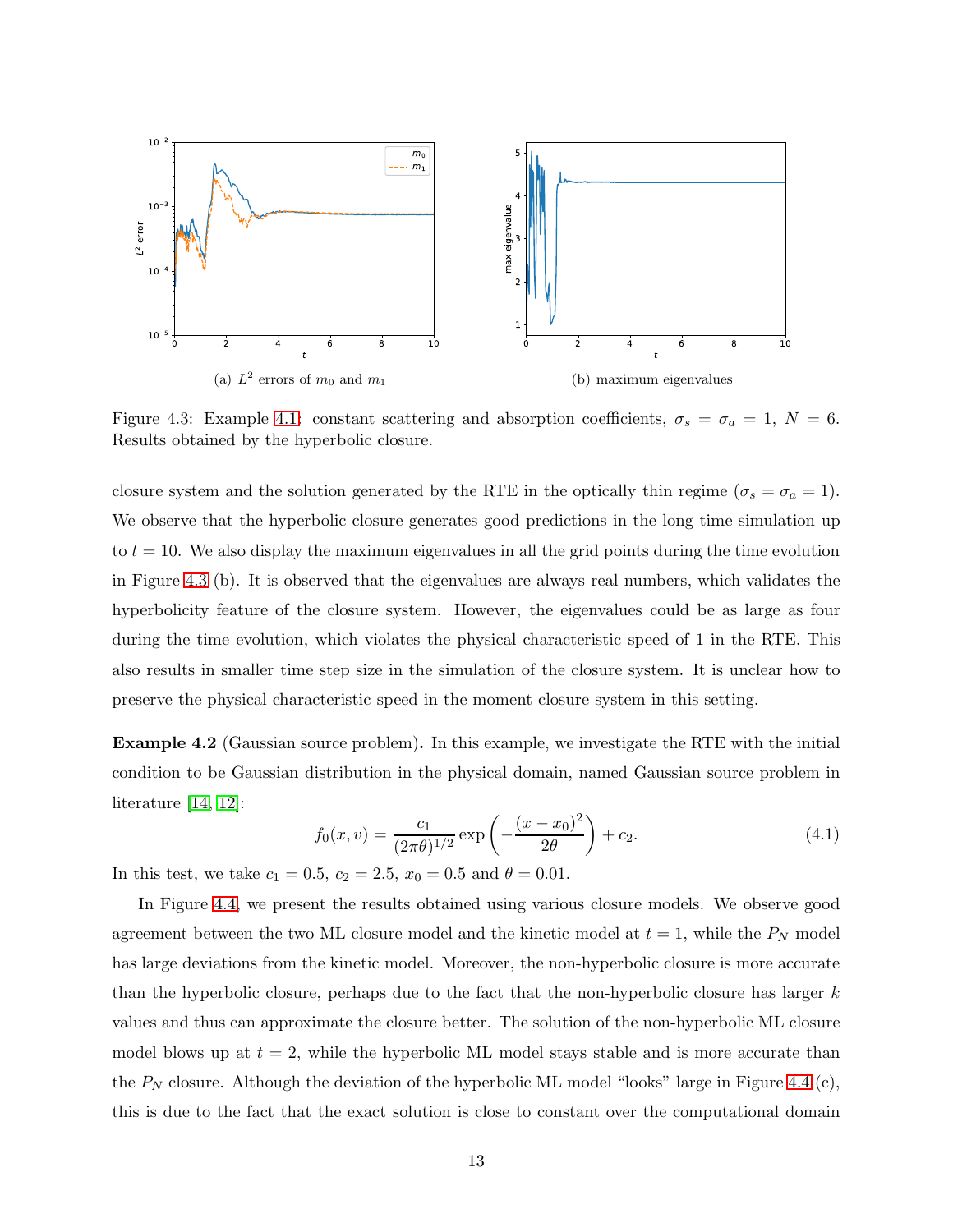

<span id="page-13-0"></span>Figure 4.4: Example [4.2:](#page-12-1) Gaussian source problem,  $\sigma_s = \sigma_a = 1$ ,  $N = 6$ ,  $t = 1$  and  $t = 2$ . The non-hyperbolic closure blows up at  $t = 2$ .

and the true error is actually small. The relative  $L^2$  and the relative  $L^{\infty}$  error between the solution of the hyperbolic ML model and that of the exact solution at  $t = 2$  is  $1.40 \times 10^{-3}$  and  $3.70 \times 10^{-3}$ , respectively. This again illustrates that the hyperbolicity is an essential property in the ML closure model.

<span id="page-13-1"></span>Example 4.3 (two-material problem). In this example, we consider the two-material problem [\[26\]](#page-22-12). In the problem setup, there exist two discontinuities  $0 < x_1 < x_2 < 1$  in the domain, and  $\sigma_s$  and  $\sigma_a$  are piecewise constant functions:

$$
\sigma_s(x) = \begin{cases} \sigma_{s1}, & x_1 < x < x_2, \\ \sigma_{s2}, & 0 \le x < x_1 \text{ or } x_2 \le x < 1. \end{cases}
$$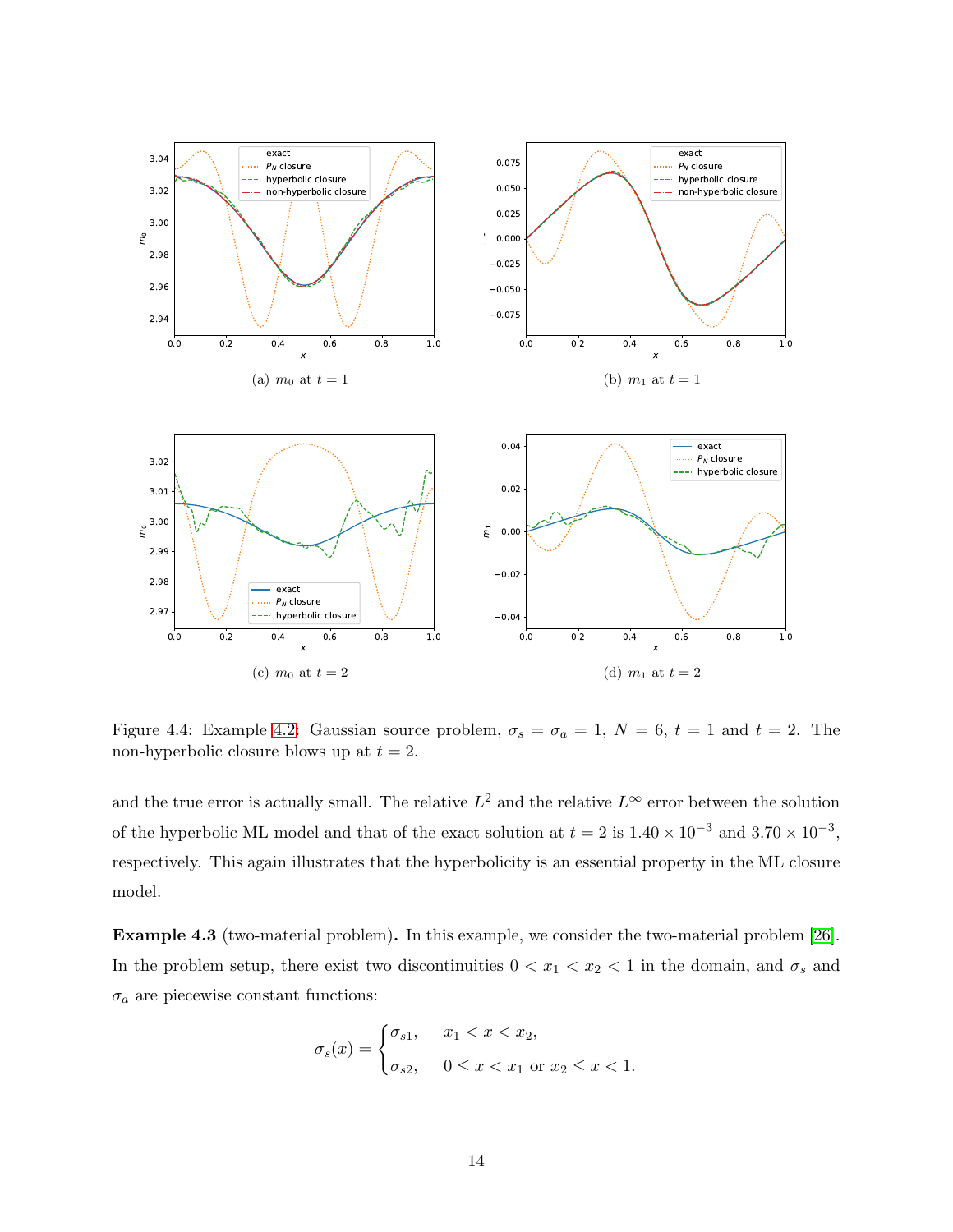

<span id="page-14-0"></span>Figure 4.5: Example [4.3:](#page-13-1) two material problem. Numerical solutions of  $m_0$  and  $m_1$  at  $t = 0.5$  and  $t = 1$  with  $N = 6$ . The gray part in the middle is in the optically thin regime and the other part is in the intermediate regime.

and

$$
\sigma_a(x) = \begin{cases} \sigma_{a1}, & x_1 < x < x_2, \\ \sigma_{a2}, & 0 \le x < x_1 \text{ or } x_2 \le x < 1. \end{cases}
$$

In the numerical example, we take  $x_1 = 0.3$ ,  $x_2 = 0.7$ ,  $\sigma_{s1} = 1$ ,  $\sigma_{s2} = 10$  and  $\sigma_{a1} = \sigma_{a2} = 0$ . The numerical results are shown in Figure [4.5.](#page-14-0) The gray part is in the optically thin regime and the other part is in the intermediate regime. We observe that the two ML closure models are more accurate than the  $P_N$  closure at  $t = 0.5$  and the hyperbolic ML closure is slightly better than the non-hyperbolic one. At  $t = 1$ , the hyperbolic ML closure still agrees well with the kinetic model. Large deviations exist for the  $P_N$  closure in the optically thin regime and severe oscillations occur for the non-hyperbolic ML closure.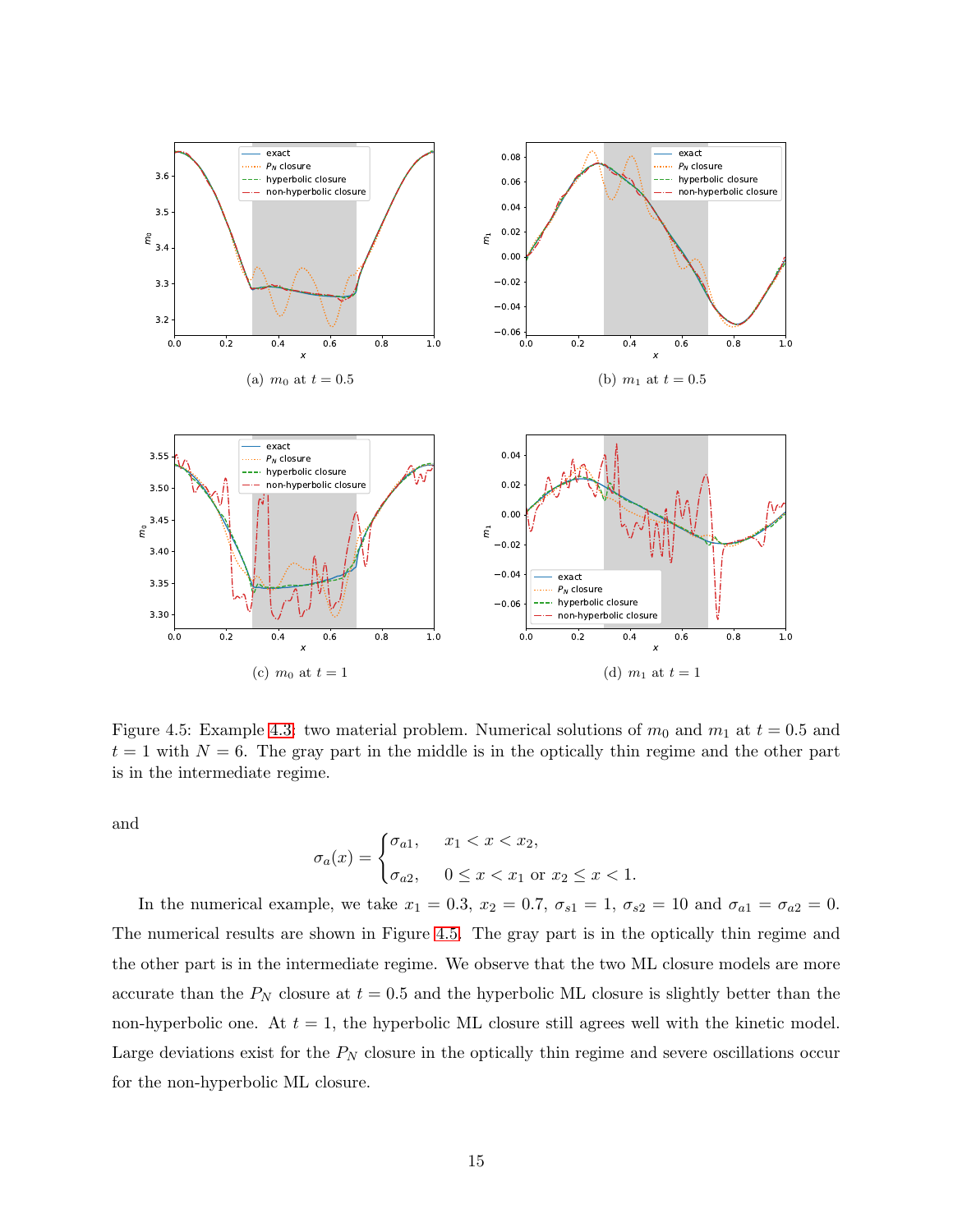

<span id="page-15-2"></span>Figure 4.6: Example [4.4:](#page-15-1) diffusion limit: the solution to the diffusion equation [\(2.21\)](#page-7-3); other lines: the solutions to the ML moment closure model [\(2.22\)](#page-7-2) with  $\varepsilon = 0.5, 0.1, 0.05, 0.01, t = 0.1$ .

<span id="page-15-1"></span>Example 4.4 (diffusion limit). In the last example, we show that our hyperbolic ML closure model can capture the correct diffusion limit of the RTE. To verify this, we numerically solve the moment closure equation under a diffusive scaling [\(2.22\)](#page-7-2) with the initial condition

$$
m_0(x,0) = \sin(2\pi x) + 2,
$$
  
\n
$$
m_k(x,0) = 0, \quad k = 1, \cdots, N
$$
\n(4.2)

and different values of  $\varepsilon$ . We take  $\sigma_s = 1$  and  $\sigma_a = 0$  on the computational domain. We also numerically solve the diffusion limit equation [\(2.21\)](#page-7-3). In Figure [4.6,](#page-15-2) we show the numerical solutions of the ML moment closure model at  $t = 0.1$  with  $\varepsilon = 0.5, 0.1, 0.05, 0.01$ . We observe that the numerical solution  $m_0$  of the closure models converges to that of the diffusion equation [\(2.21\)](#page-7-3) as  $\varepsilon$ approaches zero. This validates the formal asymptotic analysis in Section [2.2.](#page-7-4)

#### <span id="page-15-0"></span>5 Concluding remarks

In this paper, we propose a method to enforce the global hyperbolicity of the ML closure model. We find a symmetrizer (a symmetric positive definite matrix) for the closure system, and derive constraints that guarantee the system is globally symmetrizable hyperbolic. Moreover, we show that the closure system also inherits the dissipativeness of the RTE by checking the structural stability condition. A variety of benchmark tests including Gaussian source problem and the two-material problem show good accuracy, correct diffusion limit and generalization ability of our ML closure model. The new approach also offers long time stability by ensuring mathematical consistency between the closure system and the macroscopic model. Further, the new method demonstrates the plausibility of capturing kinetic effects in a moment system with a handful of moments and an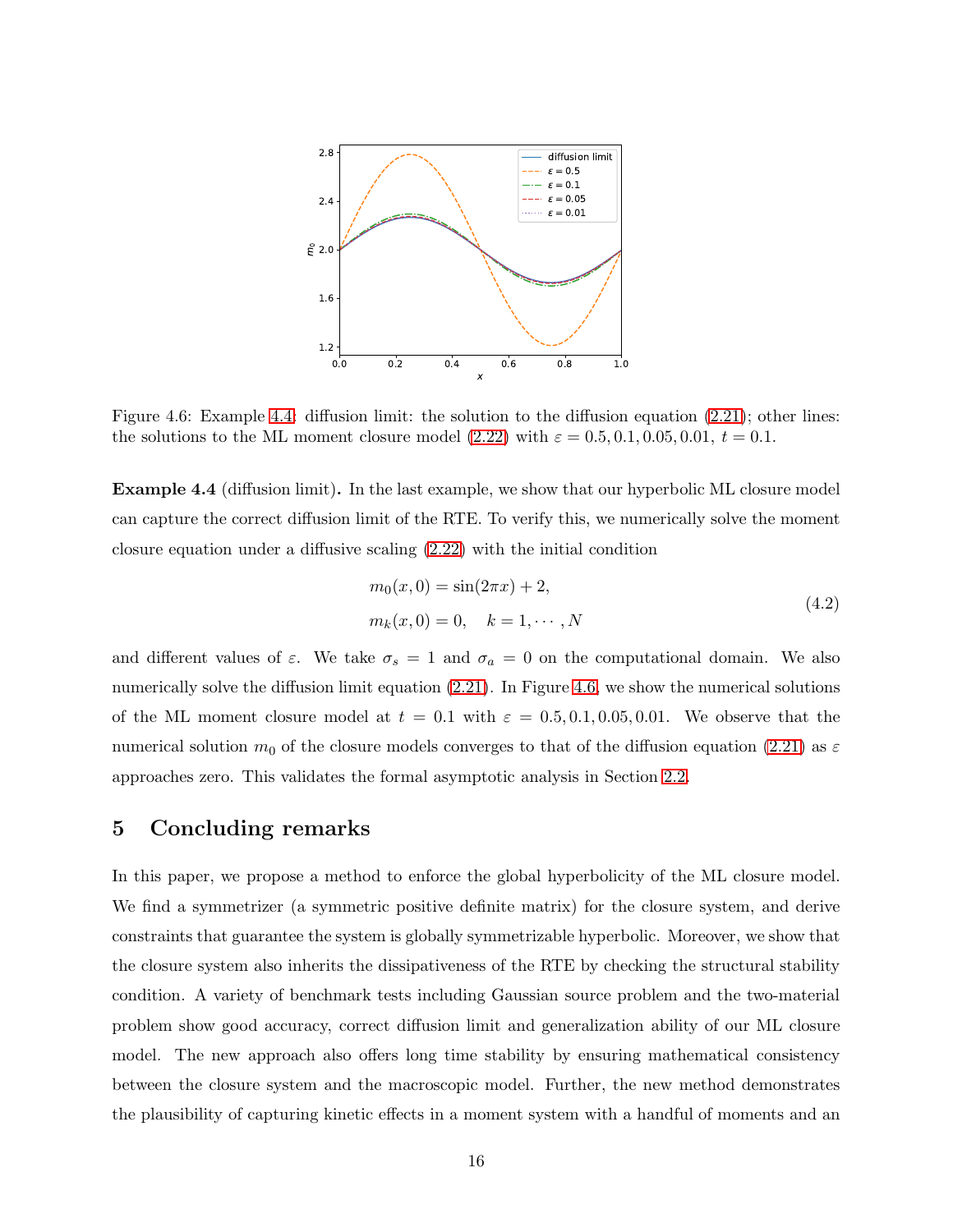appropriate closure model.

There are several issues that are worthy of further investigations. First, one could in principle generalize the result in Theorem [2.1](#page-5-0) to more than 4 degrees of freedom, by following the same lines in the proof given in Appendix [B.](#page-17-0) In this general case, the hyperbolicity constraints will be a set of implicit inequalities. How to incorporate the constraint of implicit inequalities into the architecture of the neural network would be an interesting topic to explore. Moreover, the moment closure model is expected to have better accuracy with more degrees of freedom. Another topic is that the characteristic speed of the current model may exceed the physical bound, as we observed in the numerical tests. This unphysical characteristic speed results in a small time step size in the computation, and is something we would like to address in our future work. Another interesting topic is to extend the current approach to the two dimensional case. These issues constitute the body of our ongoing work.

## Acknowledgment

We thank Michael M. Crockatt from Sandia National Laboratories for providing a numerical solver for the radiative transfer equations. We also would like to acknowledge the High Performance Computing Center (HPCC) at Michigan State University for providing computational resources that have contributed to the research results reported within this paper.

## <span id="page-16-0"></span>Appendix A Hyperbolicity

In this part, we review the definition of the hyperbolicity and some equivalent conditions. See also the details in Chapter 3 in [\[38\]](#page-23-0).

Consider the first-order system of equations in 1D:

<span id="page-16-1"></span>
$$
U_t + A(U)U_x = Q(U). \tag{A.1}
$$

Here  $U = U(x, t)$  is an unknown *n*-vector valued function,  $Q(U)$  and  $A(U)$  are given *n*-vector and  $n \times n$ -matrix valued smooth functions of  $U \in \mathcal{G}$  (an open subset of  $\mathbb{R}^n$  called state space), respectively.

**Definition A.1** (hyperbolic). The system  $(A.1)$  is hyperbolic at  $U_0$  if the matrix  $A(U_0)$  is real diagonlizable. The system [\(A.1\)](#page-16-1) is globally hyperbolic if it is hyperbolic at any  $U_0 \in \mathcal{G}$ .

**Definition A.2** (symmetrizable hyperbolic). The system  $(A.1)$  is called symmetrizable hyperbolic if there exists a symmetric positive definite matrix  $A_0$  such that  $A_0A$  is symmetric.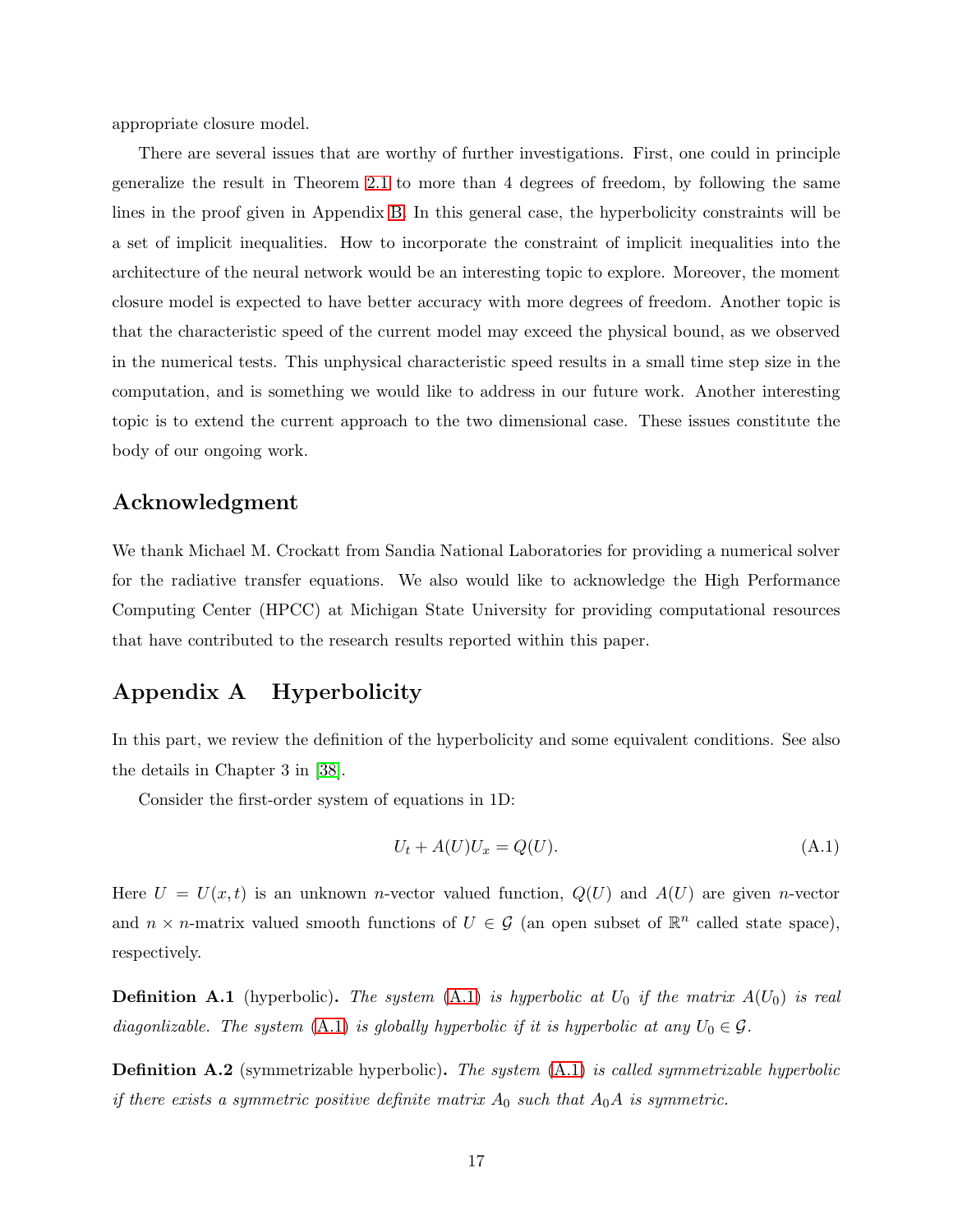The following classical conclusion holds for these two definitions:

**Proposition A.3.** The symmetrizable hyperbolicity is a necessary and sufficient condition for the first-order system [\(A.1\)](#page-16-1) to be hyperbolic.

Proof. We start by the proof of sufficiency. By the definition of symmetrizable hyperbolic, there exists a symmetric positive definite (SPD) matrix  $A_0$  such that  $A_0A$  are symmetric. Since  $A_0$  is a SPD matrix, there exists an invertible symmetric matrix B satisfying  $A_0 = B^2$ . Then, we compute

$$
BAB^{-1} = BA_0^{-1}A_0AB^{-1} = B^{-1}(A_0A)B^{-1}.
$$
\n(A.2)

Thus,  $BAB^{-1}$  is symmetric since  $A_0A$  and B are symmetric. Then we have A is real diagonlizable.

On the other hand, suppose that  $A$  is real diagonlizable, there exist an invertible real matrix  $P$ such that  $A = P^{-1}DP$  with D a real diagnoal matrix. Take  $A_0 = P^T P$ . Then  $A_0$  is a SPD matrix and  $A_0 A = P^T D P$  is symmetric.  $\Box$ 

# <span id="page-17-0"></span>Appendix B Proof of Theorem [2.1](#page-5-0)

*Proof.* To save space, we only present the proof in the case of  $a_{N-3} = 0$ . One also can prove the case of  $a_{N-3} \neq 0$  by following the same line.

We first write  $A$  in  $(2.11)$  into a block matrix:

$$
A = \begin{pmatrix} A_1 & A_2 \\ A_3 & A_4 \end{pmatrix}
$$
 (B.1)

with  $A_1 \in \mathbb{R}^{(N-1)\times(N-1)}$ ,  $A_2 \in \mathbb{R}^{(N-1)\times 2}$ ,  $A_3 \in \mathbb{R}^{2\times(N-1)}$  and  $A_4 \in \mathbb{R}^{2\times 2}$ . Then we compute  $A_0A$ :

$$
A_0 A = \begin{pmatrix} D & 0_{(N-2)\times 2} \\ 0_{2\times (N-2)} & B \end{pmatrix} \begin{pmatrix} A_1 & A_2 \\ A_3 & A_4 \end{pmatrix} = \begin{pmatrix} DA_1 & DA_2 \\ BA_3 & BA_4 \end{pmatrix}
$$
 (B.2)

Here,  $0_{m \times n}$  denote the zero matrix of size  $m \times n$ . It is easy to see that  $DA_1$  is symmetric.

Next, we compute other blocks in  $A_0A$ :

$$
DA_2 = \text{diag}(1, 3, 5, \cdots, 2N - 3) \begin{pmatrix} 0_{(N-2)\times 1} & 0_{(N-2)\times 1} \\ \frac{N-1}{2N-3} & 0 \end{pmatrix} = \begin{pmatrix} 0_{(N-2)\times 1} & 0_{(N-2)\times 1} \\ N-1 & 0 \end{pmatrix}
$$
 (B.3)

Let

$$
B = \begin{pmatrix} b_{11} & b_{12} \\ b_{12} & b_{22} \end{pmatrix} . \tag{B.4}
$$

Then, we compute

$$
BA_3 = \begin{pmatrix} b_{11} & b_{12} \\ b_{12} & b_{22} \end{pmatrix} \begin{pmatrix} 0_{1 \times (N-2)} & \frac{N-1}{2N-1} \\ 0_{1 \times (N-2)} & a_{N-2} \end{pmatrix} = \begin{pmatrix} 0_{1 \times (N-2)} & b_{11} \frac{N-1}{2N-1} + b_{12} a_{N-2} \\ 0_{1 \times (N-2)} & b_{12} \frac{N-1}{2N-1} + b_{22} a_{N-2} \end{pmatrix}
$$
 (B.5)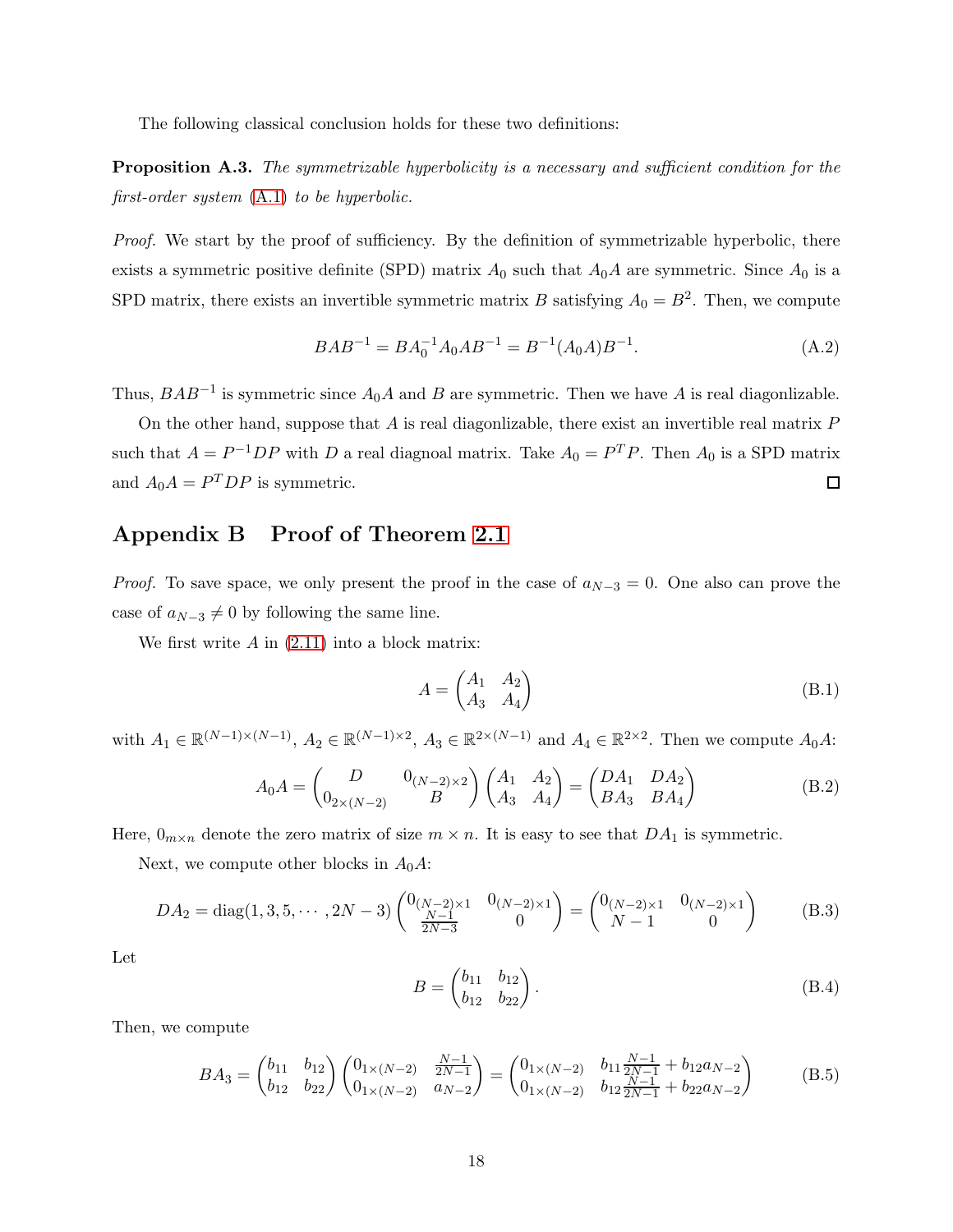and

$$
BA_4 = \begin{pmatrix} b_{11} & b_{12} \\ b_{12} & b_{22} \end{pmatrix} \begin{pmatrix} 0 & \frac{N}{2N-1} \\ a_{N-1} & a_N \end{pmatrix} = \begin{pmatrix} b_{12}a_{N-1} & b_{11}\frac{N}{2N-1} + b_{12}a_N \\ b_{22}a_{N-1} & b_{12}\frac{N}{2N-1} + b_{22}a_N \end{pmatrix}.
$$
 (B.6)

For  $A_0A$  to be symmetric, we need  $BA_4$  is symmetric and  $DA_2 = (BA_3)^T$ . Thus, we have the constraints

$$
b_{11}\frac{N-1}{2N-1} + b_{12}a_{N-2} = N - 1,
$$
  
\n
$$
b_{12}\frac{N-1}{2N-1} + b_{22}a_{N-2} = 0,
$$
  
\n
$$
b_{11}\frac{N}{2N-1} + b_{12}a_{N} = b_{22}a_{N-1}.
$$
\n(B.7)

We solve for  $b_{11}$ ,  $b_{12}$  and  $b_{22}$  from the above linear system:

<span id="page-18-0"></span>
$$
b_{11} = \frac{(N-1)(2N-1)((N-1)a_{N-1} + (2N-1)a_{N-2}a_N)}{-N(2N-1)a_{N-2}^2 + (N-1)^2a_{N-1} + (N-1)(2N-1)a_{N-2}a_N},
$$
  
\n
$$
b_{12} = \frac{-N(N-1)(2N-1)a_{N-2}}{-N(2N-1)a_{N-2} + (N-1)^2a_{N-1} + (N-1)(2N-1)a_{N-2}a_N},
$$
  
\n
$$
b_{22} = \frac{N(N-1)^2}{-N(2N-1)a_{N-2}^2 + (N-1)^2a_{N-1} + (N-1)(2N-1)a_{N-2}a_N}.
$$
  
\n(B.8)

An equivalent condition for  $B$  to be a SPD matrix is

$$
b_{11} > 0, \quad b_{22} > 0, \quad b_{11}b_{22} > b_{12}^2. \tag{B.9}
$$

From the expressions of  $b_{11}$  and  $b_{22}$  in [\(B.8\)](#page-18-0) and  $b_{11}$ ,  $b_{22} > 0$  and  $N \ge 2$ , we have

<span id="page-18-1"></span>
$$
-N(2N-1)a_{N-2}^2 + (N-1)^2 a_{N-1} + (N-1)(2N-1)a_{N-2}a_N > 0,
$$
 (B.10)

and

<span id="page-18-3"></span>
$$
(N-1)a_{N-1} + (2N-1)a_{N-2}a_N > 0.
$$
 (B.11)

Plugging  $b_{11}$ ,  $b_{12}$  and  $b_{12}$  in [\(B.8\)](#page-18-0) into  $b_{11}b_{22} > b_{12}^2$ , we further derive

<span id="page-18-2"></span>
$$
(N-1)(2N-1)((N-1)a_{N-1}+(2N-1)a_{N-2}a_N)N(N-1)^2>(N(N-1)(2N-1)a_{N-2})^2.
$$
 (B.12)

It is easy to check that [\(B.10\)](#page-18-1) and [\(B.12\)](#page-18-2) are equivalent and [\(B.10\)](#page-18-1) implies [\(B.11\)](#page-18-3). Thus, the constraint is

$$
a_{N-1} > \frac{2N-1}{(N-1)^2} a_{N-2} (Na_{N-2} - (N-1)a_N).
$$
 (B.13)

This is just the condition [\(2.12\)](#page-5-1) with  $a_{N-3} = 0$  (or equivalently [\(2.15\)](#page-6-1)). Finally, [\(2.13\)](#page-5-2) can be  $\Box$ easily derived, and the proof is omitted for brevity.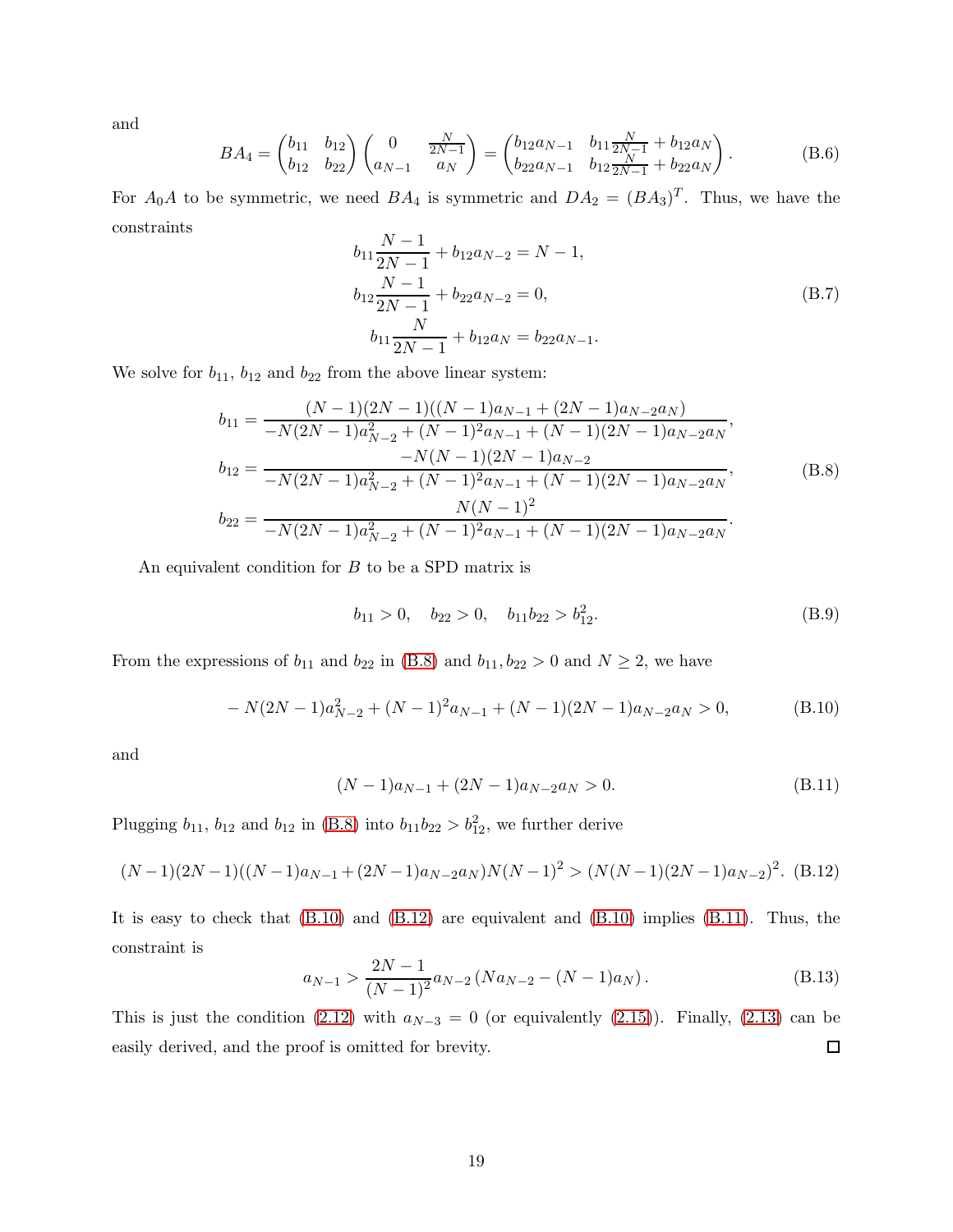## <span id="page-19-0"></span>Appendix C Structural stability condition

In this part, we review the structural stability condition proposed in [\[41\]](#page-23-4), which is fundamental for the quasilinear first-order hyperbolic system with source terms:

$$
U_t + A(U)U_x = Q(U). \tag{C.1}
$$

Here  $U = U(x, t)$  is an unknown *n*-vector valued function,  $Q(U)$  and  $A(U)$  are given *n*-vector and  $n \times n$ -matrix valued smooth functions of  $U \in \mathcal{G}$  (an open subset of  $\mathbb{R}^n$  called state space), respectively. This structural stability condition was established for the hyperbolic system with source term in the multidimensional case. Here, we only show the condition in one-dimensional case for simplicity.

Define the equilibrium manifold

$$
\mathcal{E} = \{ U \in \mathcal{G} \mid Q(U) = 0 \}. \tag{C.2}
$$

The stability condition in [\[41\]](#page-23-4) reads as:

(i). There exists an invertible  $n \times n$  matrix  $P(U)$  and an invertible  $r \times r$  matrix  $S(U)$ , defined on the equilibrium manifold  $\mathcal{E}$ , such that

$$
P(U)Q_U(U) = \begin{pmatrix} 0 & 0 \\ 0 & S(U) \end{pmatrix} P(U), \text{ for } U \in \mathcal{E}.
$$
 (C.3)

(ii). There is a symmetric positive definite matrix  $A_0(U)$  such that

$$
A_0(U)A(U) = A(U)^T A_0(U), \quad \text{for } U \in \mathcal{G}.
$$
 (C.4)

(iii). The hyperbolic part and the source term are coupled in the sense

$$
A_0(U)Q_U(U) + Q_U^T(U)A_0(U) \le -P^T(U) \begin{pmatrix} 0 & 0 \ 0 & I_r \end{pmatrix} P(U), \text{ for } U \in \mathcal{E}.
$$
 (C.5)

Here  $Q_U = \frac{\partial Q}{\partial U}$  and  $I_r$  is the identity matrix of order r.

This set of conditions has been tacitly respected by many well-developed physical models [\[42\]](#page-23-6). The first condition is classical for initial value problems of the system of ordinary differential equations (ODEs), while the second one means the symmetrizable hyperbolicity of the PDE system. The third condition characterizes a kind of coupling between the convection term and the source term. This set of conditions implies the existence and stability of the zero relaxation limit of the corresponding initial value problems [\[41\]](#page-23-4).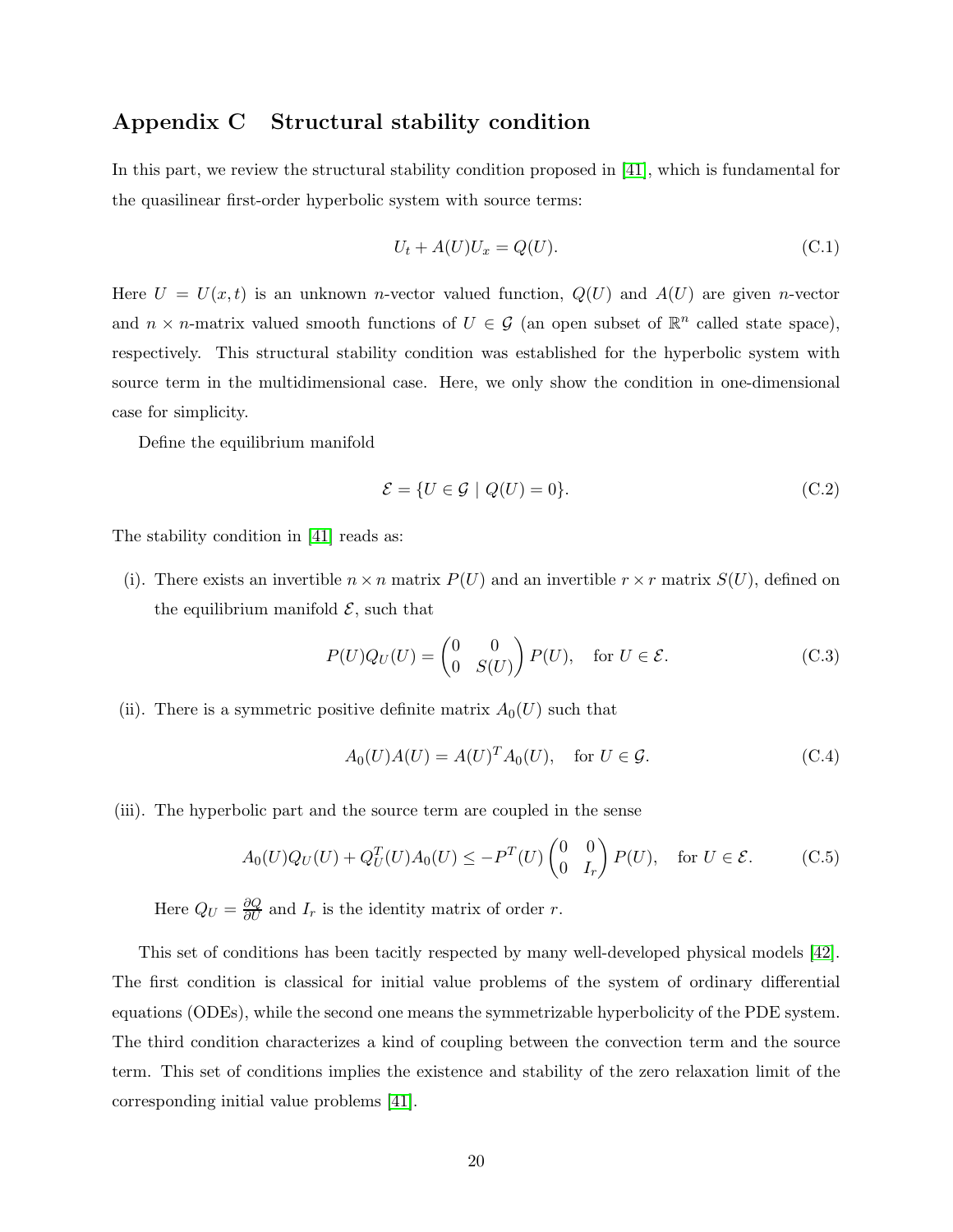# <span id="page-20-2"></span>References

- [1] G. W. Alldredge, C. D. Hauck, D. P. OLeary, and A. L. Tits. Adaptive change of basis in entropy-based moment closures for linear kinetic equations. Journal of Computational Physics, 258:489–508, 2014.
- <span id="page-20-1"></span>[2] G. W. Alldredge, C. D. Hauck, and A. L. Tits. High-order entropy-based closures for linear transport in slab geometry ii: A computational study of the optimization problem. SIAM Journal on Scientific Computing, 34(4):B361–B391, 2012.
- <span id="page-20-3"></span>[3] G. W. Alldredge, R. Li, and W. Li. Approximating the  $M_2$  method by the extended quadrature method of moments for radiative transfer in slab geometry. Kinetic  $\mathcal{B}$  Related Models, 9(2):237, 2016.
- <span id="page-20-7"></span><span id="page-20-6"></span>[4] L. Bois, E. Franck, L. Navoret, and V. Vigon. A neural network closure for the Euler-Poisson system based on kinetic simulations.  $arXiv$  preprint  $arXiv:2011.06242$ , 2020.
- [5] S. L. Brunton, J. L. Proctor, and J. N. Kutz. Discovering governing equations from data by sparse identification of nonlinear dynamical systems. Proceedings of the National Academy of Sciences, 113(15):3932–3937, 2016.
- <span id="page-20-5"></span><span id="page-20-4"></span>[6] Z. Cai, Y. Fan, and R. Li. Globally hyperbolic regularization of Grad's moment system. Communications on Pure and Applied Mathematics, 67(3):464–518, 2014.
- <span id="page-20-0"></span>[7] Z. Cai, Y. Fan, and R. Li. On hyperbolicity of 13-moment system. Kinetic  $\mathcal{B}$  Related Models, 7(3):415, 2014.
- <span id="page-20-9"></span>[8] S. Chandrasekhar. On the radiative equilibrium of a stellar atmosphere. The Astrophysical Journal, 99:180, 1944.
- [9] M. M. Crockatt, A. J. Christlieb, C. K. Garrett, and C. D. Hauck. An arbitrary-order, fully implicit, hybrid kinetic solver for linear radiative transport using integral deferred correction. Journal of Computational Physics, 346:212–241, 2017.
- <span id="page-20-10"></span>[10] M. M. Crockatt, A. J. Christlieb, C. K. Garrett, and C. D. Hauck. Hybrid methods for radiation transport using diagonally implicit runge–kutta and space–time discontinuous galerkin time integration. Journal of Computational Physics, 376:455–477, 2019.
- <span id="page-20-8"></span>[11] Y. Di, Y. Fan, R. Li, and L. Zheng. Linear stability of hyperbolic moment models for boltzmann equation. Numerical Mathematics: Theory, Methods and Applications, 10(2):255–277, 2017.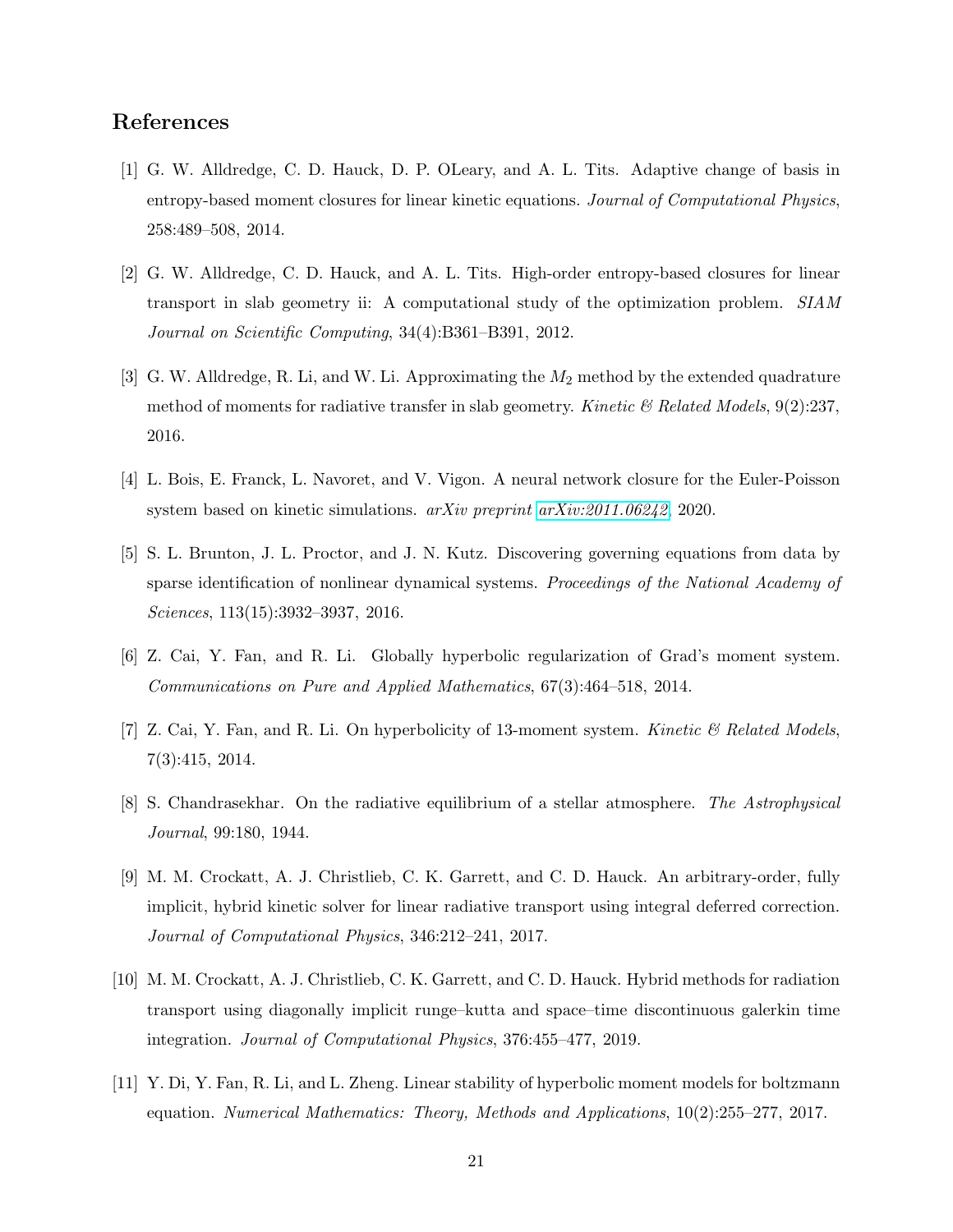- <span id="page-21-5"></span><span id="page-21-4"></span>[12] Y. Fan, R. Li, and L. Zheng. A nonlinear hyperbolic model for radiative transfer equation in slab geometry. SIAM Journal on Applied Mathematics, 80(6):2388–2419, 2020.
- <span id="page-21-11"></span>[13] Y. Fan, R. Li, and L. Zheng. A nonlinear moment model for radiative transfer equation in slab geometry. Journal of Computational Physics, 404:109128, 2020.
- <span id="page-21-6"></span>[14] M. Frank, C. D. Hauck, and E. Olbrant. Perturbed, entropy-based closure for radiative transfer. arXiv preprint [arXiv:1208.0772](http://arxiv.org/abs/1208.0772), 2012.
- <span id="page-21-7"></span>[15] H. Grad. On the kinetic theory of rarefied gases. Communications on Pure and Applied Mathematics, 2(4):331–407, 1949.
- <span id="page-21-8"></span>[16] J. Han, A. Jentzen, and W. E. Solving high-dimensional partial differential equations using deep learning. Proceedings of the National Academy of Sciences, 115(34):8505–8510, 2018.
- [17] J. Han, C. Ma, Z. Ma, and W. E. Uniformly accurate machine learning-based hydrodynamic models for kinetic equations. *Proceedings of the National Academy of Sciences*, 116(44):21983– 21991, 2019.
- <span id="page-21-3"></span><span id="page-21-2"></span>[18] C. Hauck and R. McClarren. Positive  $P_N$  closures. SIAM Journal on Scientific Computing, 32(5):2603–2626, 2010.
- <span id="page-21-0"></span>[19] C. D. Hauck. High-order entropy-based closures for linear transport in slab geometry. Communications in Mathematical Sciences, 9(1):187–205, 2011.
- [20] J. Huang, Y. Cheng, A. J. Christlieb, and L. F. Roberts. Machine learning moment closure models for the radiative transfer equation I: directly learning a gradient based closure.  $arXiv$ preprint [arXiv:2105.05690](http://arxiv.org/abs/2105.05690), 2021.
- <span id="page-21-9"></span>[21] J. Huang, Z. Ma, Y. Zhou, and W.-A. Yong. Learning thermodynamically stable and galilean invariant partial differential equations for non-equilibrium flows. Journal of Non-Equilibrium Thermodynamics, 2021.
- <span id="page-21-10"></span><span id="page-21-1"></span>[22] G.-S. Jiang and C.-W. Shu. Efficient implementation of weighted ENO schemes. Journal of Computational Physics, 126(1):202–228, 1996.
- [23] A. D. Klose, U. Netz, J. Beuthan, and A. H. Hielscher. Optical tomography using the timeindependent equation of radiative transfer—part 1: forward model. Journal of Quantitative Spectroscopy and Radiative Transfer, 72(5):691–713, 2002.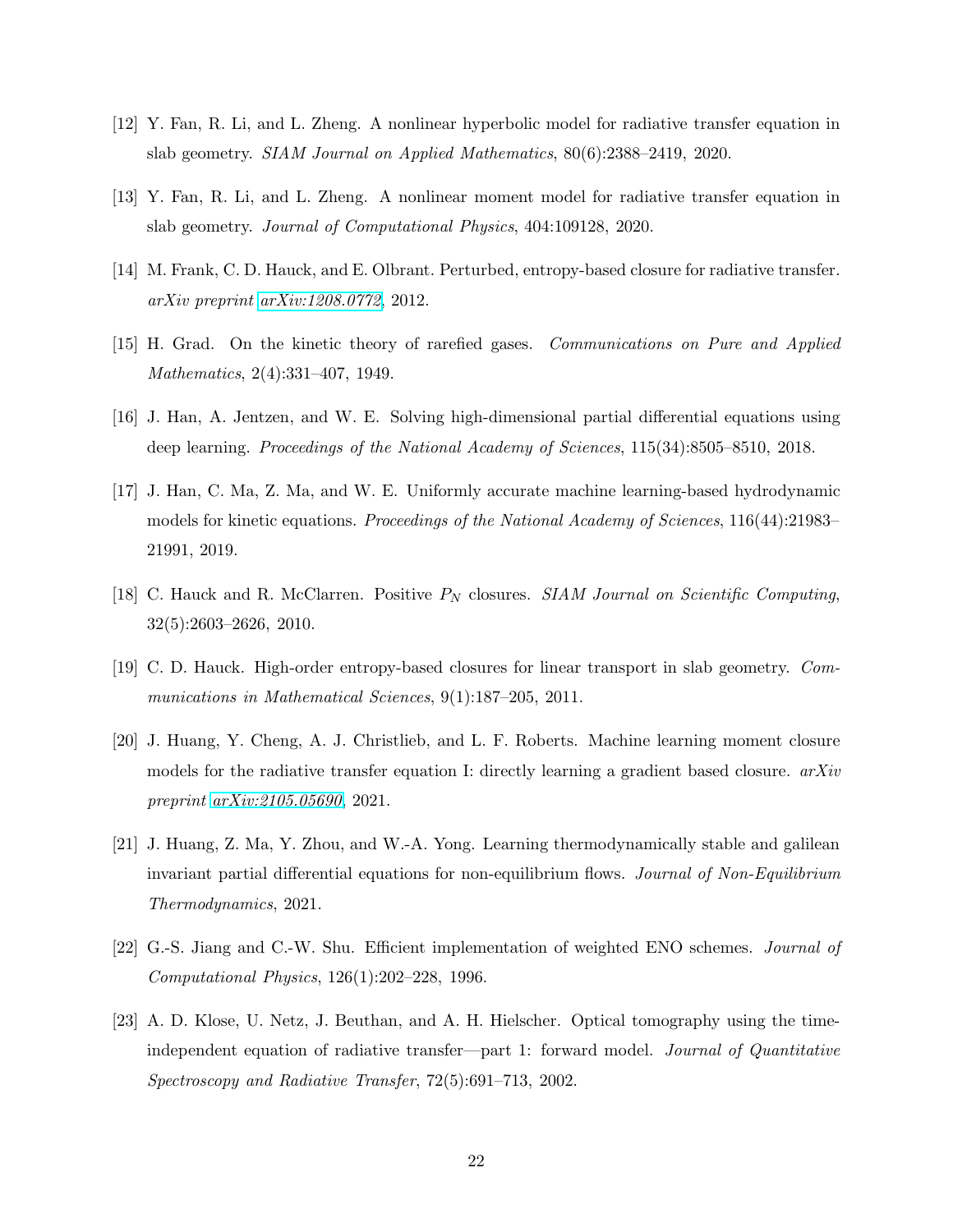- <span id="page-22-5"></span><span id="page-22-1"></span>[24] R. Koch and R. Becker. Evaluation of quadrature schemes for the discrete ordinates method. Journal of Quantitative Spectroscopy and Radiative Transfer, 84(4):423–435, 2004.
- [25] V. M. Laboure, R. G. McClarren, and C. D. Hauck. Implicit filtered  $P<sub>N</sub>$  for high-energy density thermal radiation transport using discontinuous galerkin finite elements. Journal of Computational Physics, 321:624–643, 2016.
- <span id="page-22-12"></span><span id="page-22-11"></span>[26] E. Larsen and J. Morel. Asymptotic solutions of numerical transport problems in optically thick, diffusive regimes ii. Journal of Computational Physics, 83(1), 1989.
- <span id="page-22-2"></span>[27] C. Lattanzio and W.-A. Yong. Hyperbolic-parabolic singular limits for first-order nonlinear systems. Communications in Partial Differential Equations, 26(5-6):939–964, 2001.
- <span id="page-22-6"></span>[28] C. Levermore. Relating eddington factors to flux limiters. Journal of Quantitative Spectroscopy and Radiative Transfer, 31(2):149–160, 1984.
- <span id="page-22-8"></span>[29] R. Li, W. Li, and L. Zheng. Direct flux gradient approximation to close moment model for kinetic equations. *arXiv preprint [arXiv:2102.07641](http://arxiv.org/abs/2102.07641)*, 2021.
- <span id="page-22-9"></span>[30] C. Ma, B. Zhu, X.-Q. Xu, and W. Wang. Machine learning surrogate models for Landau fluid closure. Physics of Plasmas, 27(4):042502, 2020.
- [31] R. Maulik, N. A. Garland, J. W. Burby, X.-Z. Tang, and P. Balaprakash. Neural network representability of fully ionized plasma fluid model closures. Physics of Plasmas, 27(7):072106, 2020.
- <span id="page-22-4"></span><span id="page-22-3"></span>[32] R. G. McClarren and C. D. Hauck. Robust and accurate filtered spherical harmonics expansions for radiative transfer. Journal of Computational Physics, 229(16):5597–5614, 2010.
- <span id="page-22-10"></span>[33] E. Murchikova, E. Abdikamalov, and T. Urbatsch. Analytic closures for M1 neutrino transport. Monthly Notices of the Royal Astronomical Society, 469(2):1725–1737, 2017.
- <span id="page-22-0"></span>[34] Y.-J. Peng and V. Wasiolek. Uniform global existence and parabolic limit for partially dissipative hyperbolic systems. Journal of Differential Equations, 260(9):7059–7092, 2016.
- <span id="page-22-7"></span>[35] G. C. Pomraning. The Equations of Radiation Hydrodynamics. Pergamon Press, Oxford, UK, 1973.
- [36] M. Raissi, P. Perdikaris, and G. E. Karniadakis. Physics-informed neural networks: A deep learning framework for solving forward and inverse problems involving nonlinear partial differential equations. Journal of Computational Physics, 378:686–707, 2019.